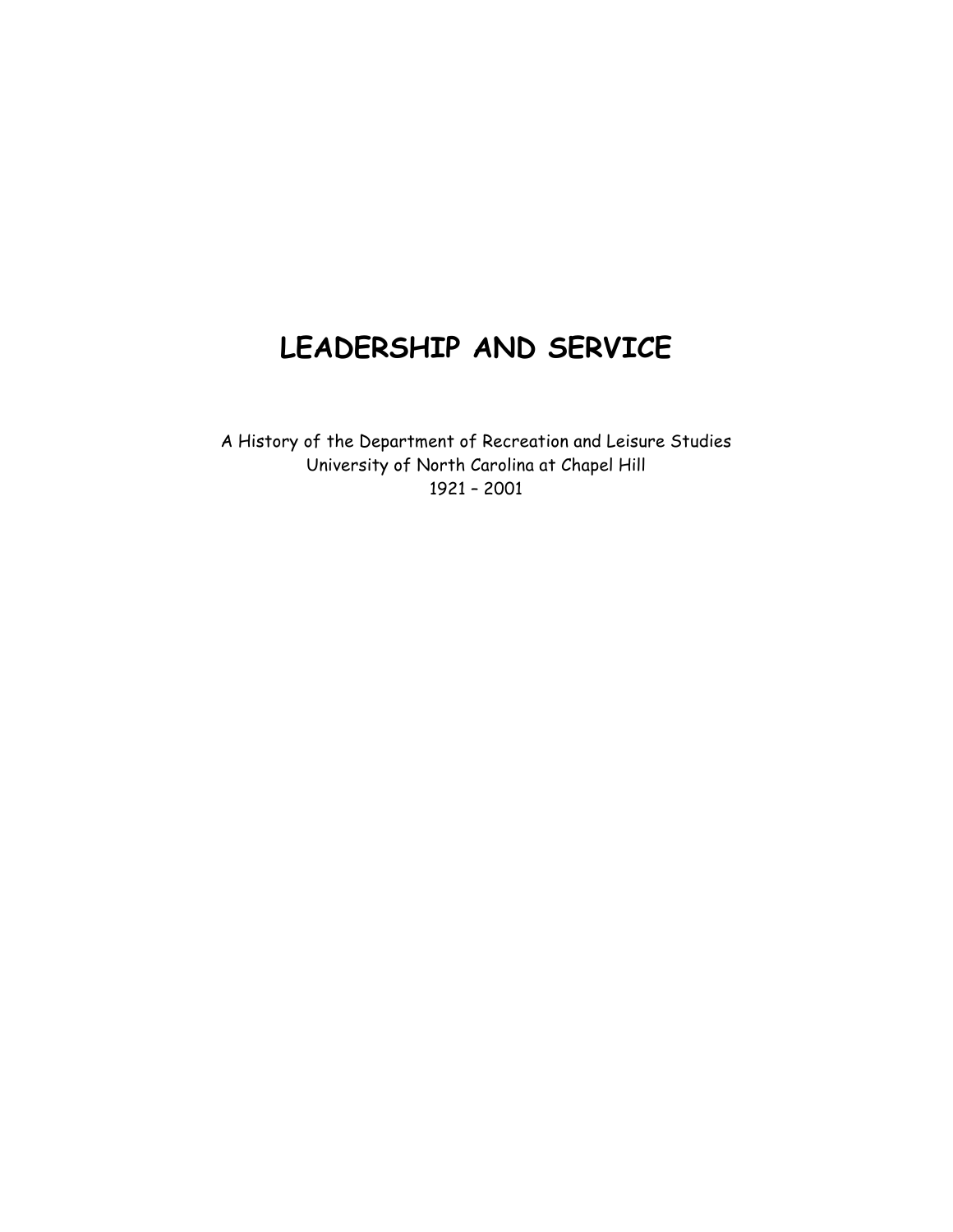#### **Foreward**

We are delighted to have the opportunity to share the history of recreation and leisure studies at the University of North Carolina at Chapel Hill through this publication. We are pleased to inaugurate it at the 80/60 Celebration of the Department of Recreation and Leisure Studies at the University of North Carolina at Chapel Hill on April 7, 2001.

The recreation curriculum at UNC-CH is among the oldest in the United States. Recreation coursework at UNC-CH was the first in the state, and the Department now shares a strong tradition of professional preparation with a number of other schools in North Carolina. As you will see in the history that Professor Emeritus H. Douglas Sessoms has put together, UNC offered classes in recreation 80 years ago and a major core of classes was designated 60 years ago. The work of Harold D. Meyer and Sessoms, as well as other outstanding faculty members and students, has sustained this program over the years. We are proud of our history and we look forward to the future.

We are glad to share this history with you and to invite you to revel in the decades of work that has been done by faculty, staff, and students at UNC-CH to make recreation an important contributor to individual and community life. May we have at least 80/60 years more.

Karla A. Henderson Professor and Chair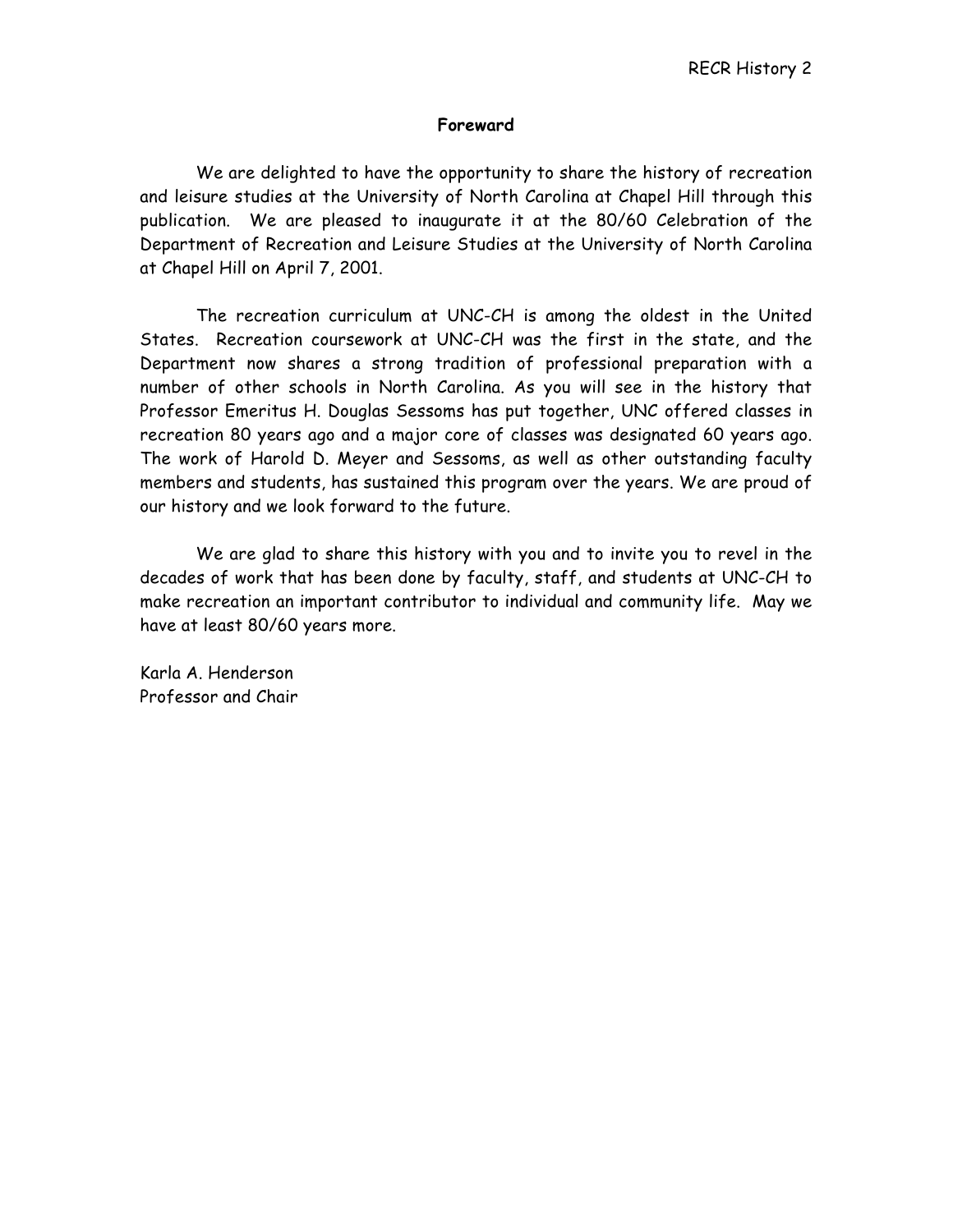#### **Preface**

When Karla Henderson told me of the plan to celebrate the contributions of the Department of Recreation and Leisure Studies to the life of the University and the Park and Recreation profession and asked that I do a history of the program, it was like putting Br'er Rabbit in the briar patch. I could hardly wait to get started. Since I had spent many hours with Harold Meyer, riding to various places in North Carolina, visiting local park and recreation systems or attending professional meetings, listening to him describe Chapel Hill and the University in the 1920s and 30s, I felt I could do justice to this history. Considering his comments and my own experiences at UNC there are eighty years of continuous involvement with the program.

To make sure, however, that I did not rely too heavily upon my own experiences and memory of Harold's comments, I read each of the University's catalogues, beginning with the 1921 edition. Although I did not cite specific references when compiling the history, my notes concerning faculty appointments, course adoptions and deletions, and the program's objectives came directly from the catalogues. I asked Lee Meyer, Karla Henderson, Deborah Bialeschki, and Karen Luken to read the first drafts to make sure the recounting was accurate and complete. I am indebted to them for their assistance and suggestions. I also reviewed the document prepared by the Department of Sociology as a part of its seventy-fifth year celebration, as well as William Powell's History of the First State University. My biggest fear is that in trying to identify our graduates who have given leadership to various park and recreation organizations I may have overlooked someone. If so, please accept my apology. Also, I apologize to anyone who may have served us as a visiting faculty member or adjunct faculty member, should your name have been omitted from one of the many lists consulted. The catalogue did not always identify adjunct and visiting faculty and some of our records were incomplete.

In addition to those previously mentioned who aided in this endeavor, there is "Miss Annie", my wife Anne, who read, edited, and typed more drafts of this history than she would have liked. Thank you for your patience and help. I hope all of you will enjoy this history as much as I did writing it. It represents eight decades of service and leadership for which we feel the University can be proud.

H. Douglas Sessoms, Professor Emeritus February 15, 2001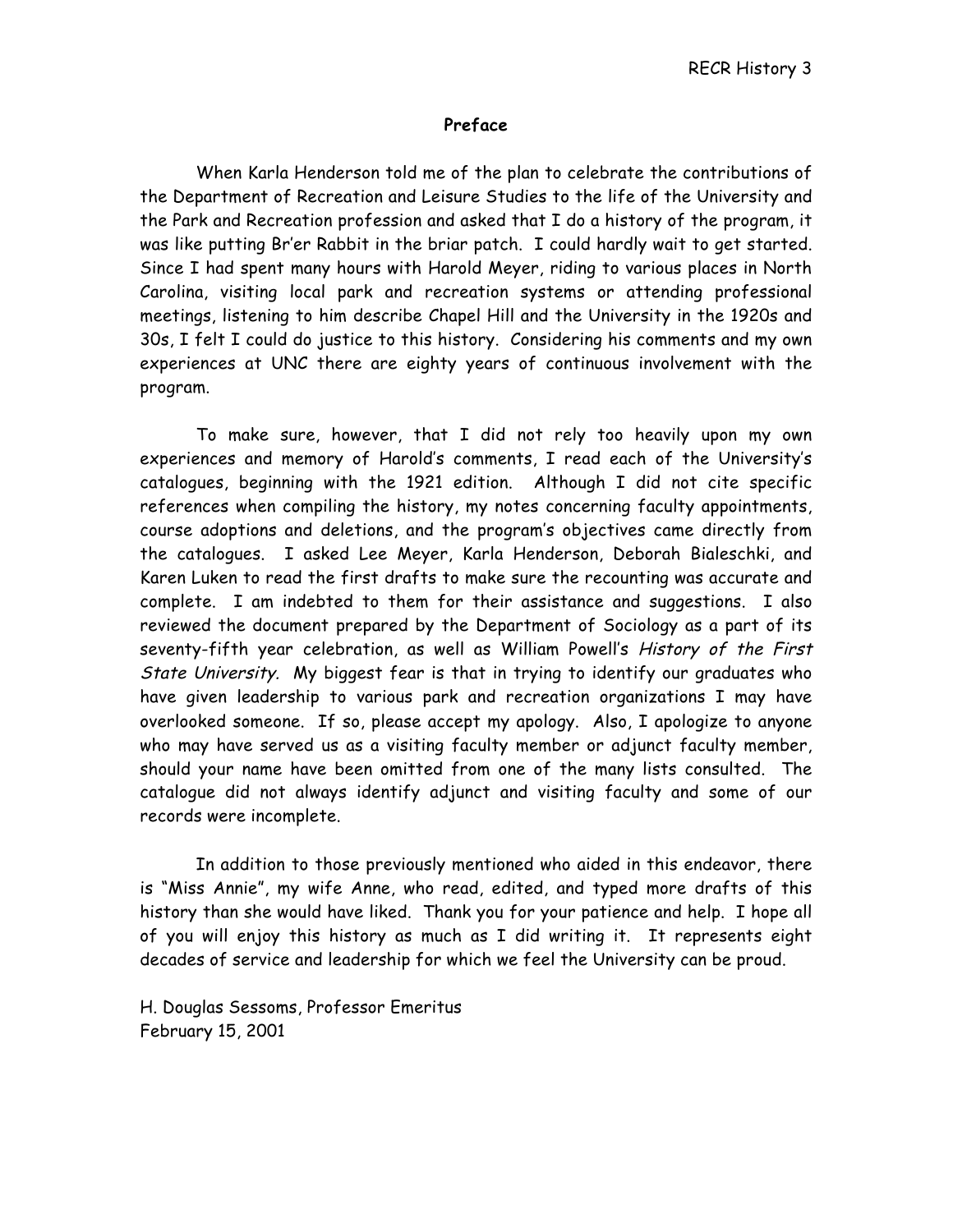# **History of the Department of Recreation and Leisure Studies University of North Carolina at Chapel Hill 1921 - 2001**

When Howard W. Odom was appointed director of the School of Public Welfare of the University of North Carolina in 1920 he quickly turned to one of his former students, Harold D. Meyer, to provide leadership in fulfilling the mandates of the school. Sensing the changes occurring in North Carolina as a result of industrialization, President Harry Woburn Chase had invited Odom to North Carolina to be a Professor of Sociology and Director of the School of Public Welfare. Odom was an activist and believed universities should be involved in influencing social institutions. The School of Public Welfare was charged with that responsibility as it affected North Carolina. Among its mandates were to emphasize social research and inquiry, cooperate with state departments of public service and welfare, and directly or indirectly affect various social services, including play and recreation opportunities.

Like Odom, Meyer was a Georgian and had done graduate work at the University of Georgia under the tutelage of Odom. Odom knew of his interest in youth work and his unbounded energies. Meyer was a natural fit for the challenge to "assist and prepare personnel for bureaus of community recreation … [and] the development of the human wealth" (UNC catalogue, 1921-22). Although not trained as a social worker, Meyer's appointment as Associate Professor of Sociology was to supervise fieldwork, a responsibility that enabled him to develop a strong working relationship with various youth serving organizations in the state. It also influenced his interest in providing services for disadvantaged populations, one of the tenets this Department has followed throughout its history.

#### **Initial Efforts**

The School of Public Welfare was an administrative unit working cooperatively with the faculties of the School of Liberal Arts, the Graduate School, the School of Education, and the School of Commerce. It was not a degreegranting program. It relied upon the various departments to carry out its mission; the faculty and courses identified with the school were grounded in individual departments. Meyer's contribution was immediate. He developed the University's first course in play, Sociology 24, called Philosophy of Play. According the University catalogue, the course was "a study of the play instincts - the relation of play to physical growth, to mental, social and moral development - theories of play social significance in modern times." It was taken in conjunction with Sociology 20 and 21 (Principles of Field Work, and Field Work in Community Services) that were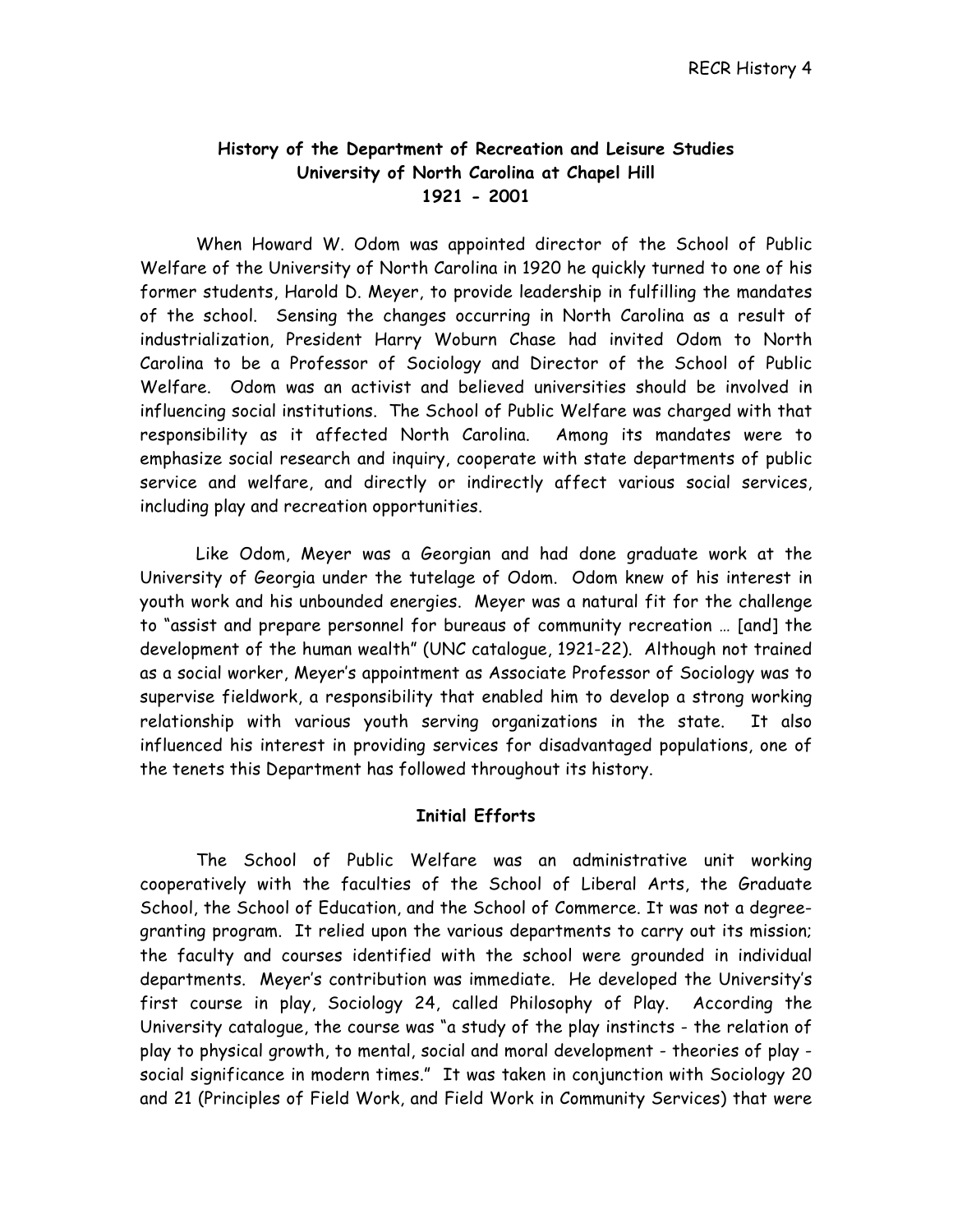also taught by Meyer. To facilitate the development of professional leadership, one and two year certificate programs were instituted through the school along with the traditional baccalaureate and graduate degree programs of the various departments. Also, a select number of institutes were offered, including a special program for "county directors of community recreation". So successful were his efforts that in 1923 Meyer assumed a new title, Associate Professor of Sociology and Supervisor of Recreation.

The 1920s were a turbulent time. Great changes were occurring as a result of technological advances and the residual social effects of World War I. In Parks and Recreation the playground movement was giving way to the development of organized recreation services primarily administered by governmental units. The first national conference on state parks was held in 1924. Commercial and private recreation enterprises were expanding the number of opportunities available for people to enjoy their leisure. The automobile, radio, and telephone were affecting the way people lived and communicated. And, as one would expect, there was resistance to changes. There were those who believed government served best when it served least. Others were looking to government to improve the quality of their lives and make greater opportunities available to enjoy the benefits of society.

Meyer's efforts to develop and expand recreation opportunities were affected by these divergent views. He encountered many roadblocks. On more than one occasion he would comment about the reaction he received when he first proposed the provision of recreation activities and opportunities for persons incarcerated or in hospitals. He was laughed at when he suggested those populations also need recreation and activities. His efforts were also affected by the state's predominant attitude toward race that programs for Whites and Blacks must be separate. On the other hand, he found much support and success in developing summer institutes for recreation workers, extra-curricular activity programs, scouting and camping. Two of his allies in furthering these efforts were the School of Education and the University's Extension Service. His course on the Philosophy of Play and Recreation (formerly Philosophy of Play) was jointly listed by Education and Sociology, and, through the Extension Service, he created the Bureau of Recreation and Community Organization which "offered services in recreation and physical education … bibliographies and reading lists on the subjects of sociology, community organization, etc., [and] are provided upon request." By 1927 correspondence courses in recreation programming were also being offered by the Extension Division.

Compulsory education was becoming a reality in North Carolina and Meyer's work with the school system was extensive. He authored a series of publications on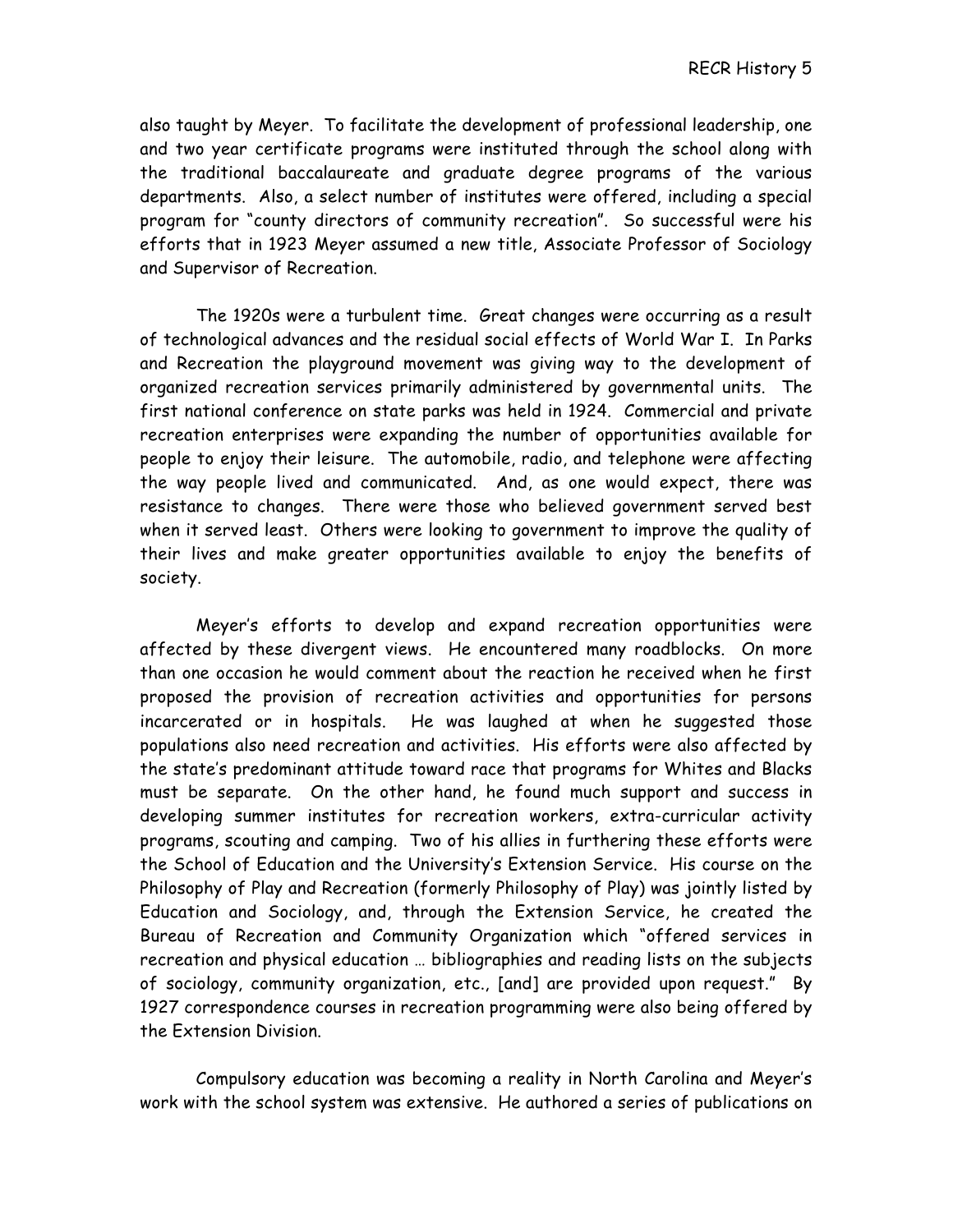various extra-curricular activity topics such as festival days, homeroom activities, and school publications, and in 1927 was promoted to Professor of Sociology. Increasingly the term recreation was being used rather than play to describe the thrust of the program, and although the School of Public Welfare had been expanded to become the School of Public Administration, the change did not affect Meyer or the work of the Department of Sociology. Both continued to be much involved in the life of North Carolina. Their role and the role of the University were expanded during the 1930s as the nation sought to overcome the effects of the Great Depression.

#### **The Depression Years**

In many ways, Parks and Recreation benefited from the depression. To stimulate the economy, the federal government committed hundreds of millions of dollars in public works projects, many of which were of a park and recreation nature - the building of stadiums, swimming facilities, parkways and various amenities in our national and state parks. Thousands were employed as recreation workers. The University responded to the need for training by offering a variety of short courses, certificate degrees and consulting services. With the cooperation of the Boy Scouts, Meyer established a leadership certificate program and conducted a series of play institutes designed to "demonstrate the value of organized recreation in schools and communities" in addition to serving as a recreation consultant for the Works Project Administration. Unfortunately, these continuing education efforts and consulting activities limited his ability to expand the recreation offerings. According to the University catalog, only two courses - Sociology 173, Play and Recreation, and 175, Extra-curricular Activities - were offered during the 1930s.

The expansion of public recreation services at the community level was beginning to affect the delivery of recreation and youth services. The private nonprofit sector, which had looked to the National Recreation Association for leadership and support, was having difficulty attracting funds for the expansion of their programs. The public sector was assuming the basic responsibility for the provision of community recreation services. Prior to the Depression the Association had been the major force in the stimulation of recreation services from a national perspective, and for ten years (1926-1936) had administered the National Recreation School. Due to costs and the growing demand for more recreation personnel, however, it was unable to meet the need. The profession had to look elsewhere for leadership and leadership development. The latter was to become a responsibility of the nation's universities. In 1937, with support from the Doris Duke Foundation and with a grant from the federal government, a National Curriculum Conference on Recreation Leadership was convened in Minnesota.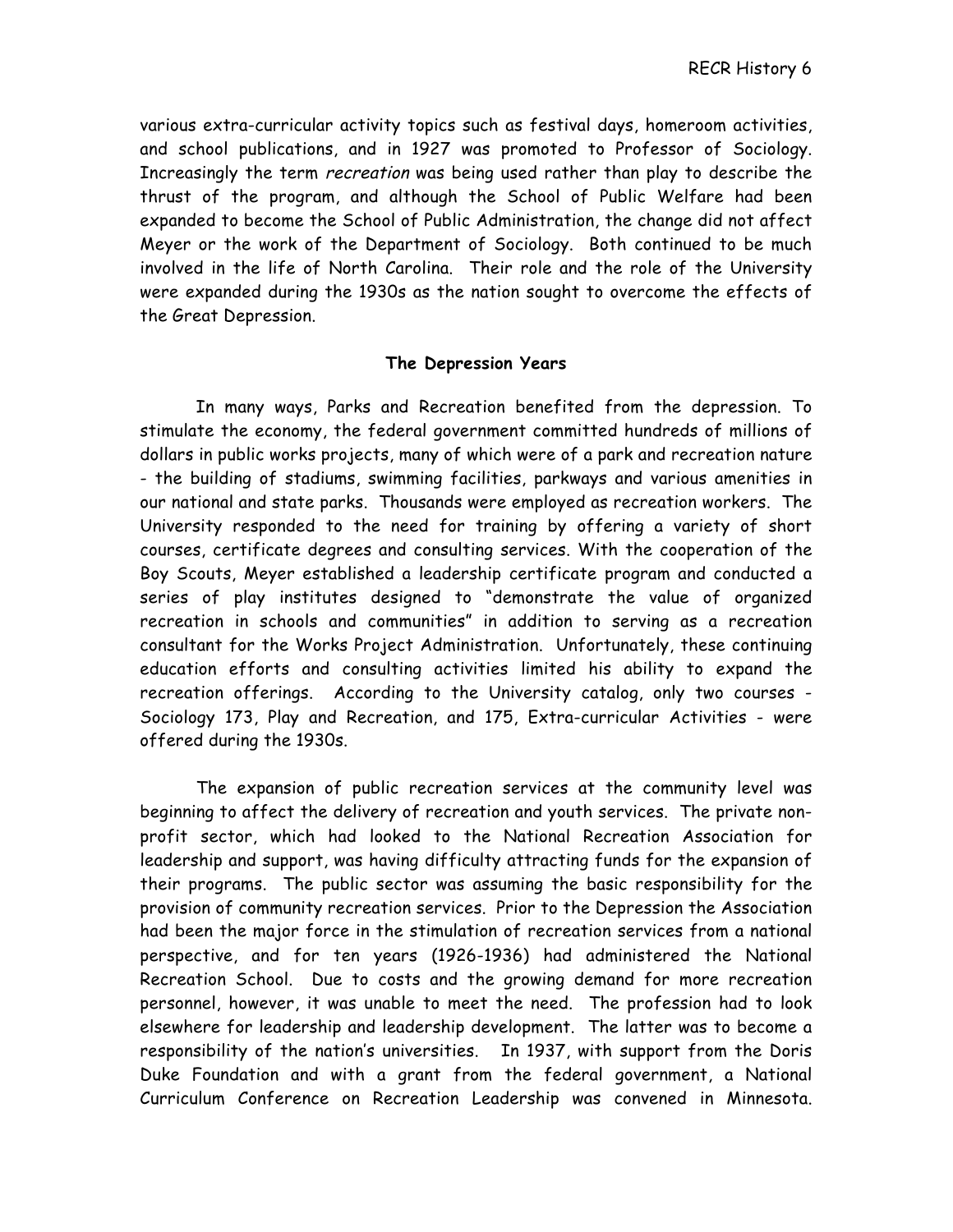Although Meyer was unable to attend the conference (he was on sabbatical traveling in Europe), his influence and reputation were such that when the follow-up conference was held two years later, the University of North Carolina served as host.

Organizational change was occurring in the University. The School of Public Administration was disbanded with much of its work being assumed by the newly established School of Social Work. Social Work was no longer a part of Sociology. In many ways, the work of the Department of Sociology in developing and influencing the leadership and organizational structures of the state's human service organizations was coming to an end. These functions would now be assumed by various state agencies.

## **Recreation Expands**

Meyer's work in the South was well recognized. In 1940 Florida Southern College awarded him an honorary doctorate, the first of three to be given to him during his distinguished professional career. The decade of the 1940s also saw increased recognition of the recreation leadership program. In a document entitled The Training of Recreation Leaders at the University of North Carolina Supplement to General Catalogue 1940-1941, the University announced Recreation Leadership as a distinct unit of study within the Department of Sociology. It cited that:

The need for Recreation is steadily on the increase in the United States as indicated by the development of labor saving devices, monotony of mechanical work, elimination of children's chores, the ever increasing demand for an economy of pleasure as opposed to an economy of drudgery, to offset high specialization, for the promotion of better health, to bring added joy to leisure interests, the forces of depression, the various and many aspects of pathology, to prevent and cure specific social and individual ills, national defense and civilian morale.

It was a typical Meyer statement, ending with the comment that "The success of organized community recreation depends more upon its leadership personnel than any other factor."

Reflecting the composition of the recreation profession at this time, a variety of vocational possibilities were identified in this document. They included employment with such agencies as local recreation departments, character building organizations (YMCA's, Scouts, etc.), federal and state agencies, national defense interests, industrial recreation, camping, and institutional recreation. It was an interdisciplinary program consisting of course work in Sociology, Art, Dramatic arts, Music, Physical Education, Psychology, and the Division of Public Welfare and Social Work. It encouraged a three-month fieldwork experience, blending of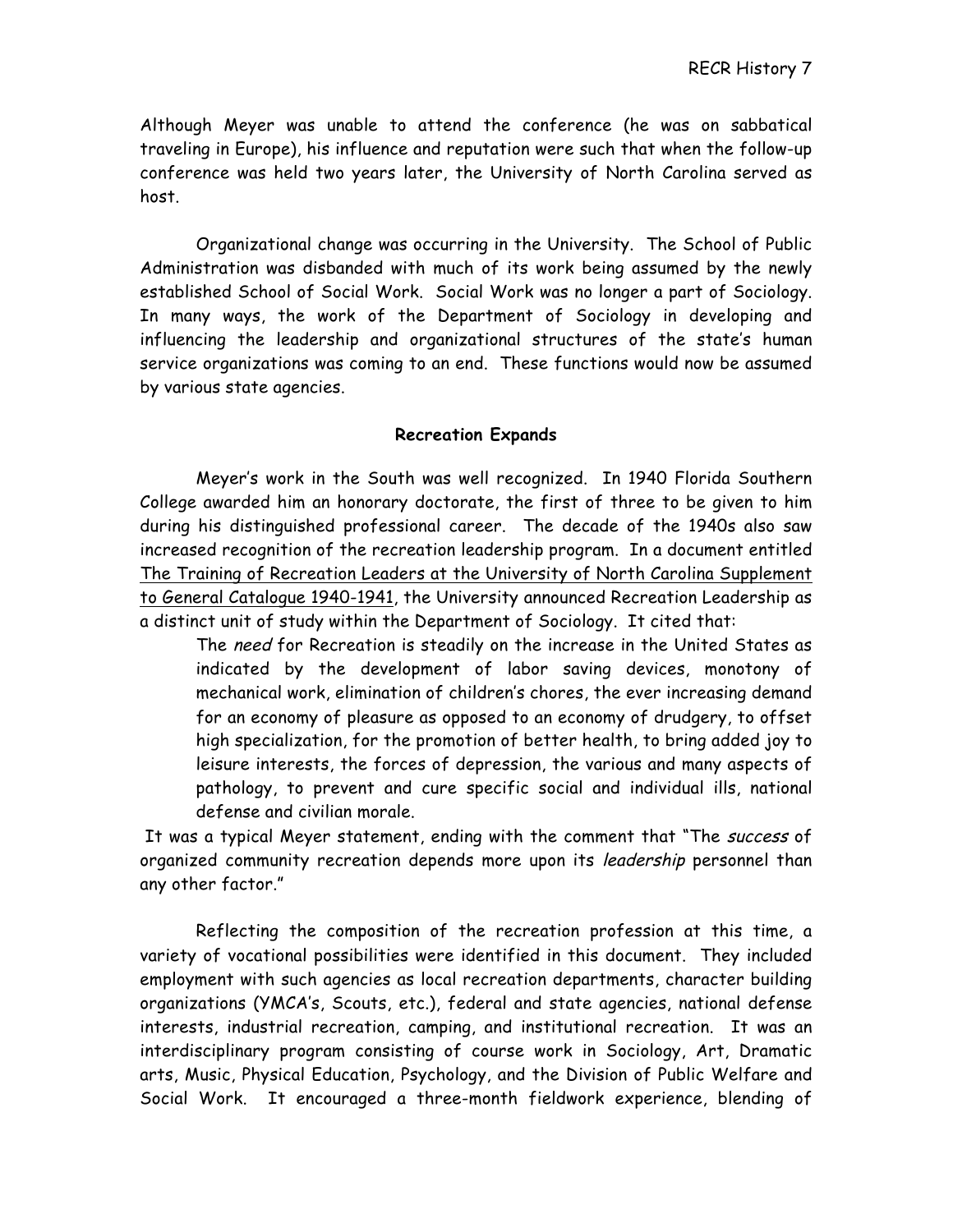RECR History 8

practical and academic work. Graduate study could be pursued through the Department of Sociology, and a minor could be obtained in Dramatic Arts, Education or Social Work. A third recreation course, Recreation Planning and Research, had been added to the Sociology Department, to form a pattern of course work (Play and Recreation, Extra-curricular Activities, and Planning and Research) that held throughout the war years.

In response to community needs, particularly those adjacent to military installations, the federal government in 1941 created a recreation division within the Federal Security Agency to offer technical assistance in recreation program development. The approach was similar to the one used during the Great Depression. Meyer was again asked to serve as a consultant, working primarily with communities in the southern region. He was also involved nationally with the American Recreation Society, an organization dedicated to the upgrading of standards of performance of professional recreation personnel, serving as its president in 1946.

#### **The Post-War Years**

The post-war years at the University were traumatic. With the GI Bill available, thousands of returning veterans were seeking higher education degrees. Enrollments in the University nearly quadrupled. Meyer was spending a portion of his time giving leadership to the North Carolina Recreation Commission, a unit of state government providing consulting services to communities developing their local park and recreation systems. He was instrumental in the development of the North Carolina Recreation Society, laying the groundwork for what would become the annual meeting of the North Carolina Municipal and County Recreation Directors, and promoting the importance of recreation for those in hospitals. The curriculum was again revised to reflect the times with the inclusion of Sociology 276, Administration of Recreation, as a major course. Sociology 176 was re-titled Recreation Programming while Sociology 173 became Introduction to Community Recreation. The course in Extra Curricular Activities (Sociology 175) was dropped from the Department's list although the Department of Physical Education would continue to offer it for several more years.

Experiencing success with the undergraduate enrollment in the recreation leadership emphasis, Meyer sought support from the University's administration. His involvement with the North Carolina Recreation Commission and his promotion of a series of institutes on therapeutic recreation and recreation for the elderly was taking time away from program development. He felt that a second staff member in Sociology assigned to recreation leadership would allow the program to grow. Sociology was somewhat cool to the proposition as it was moving away from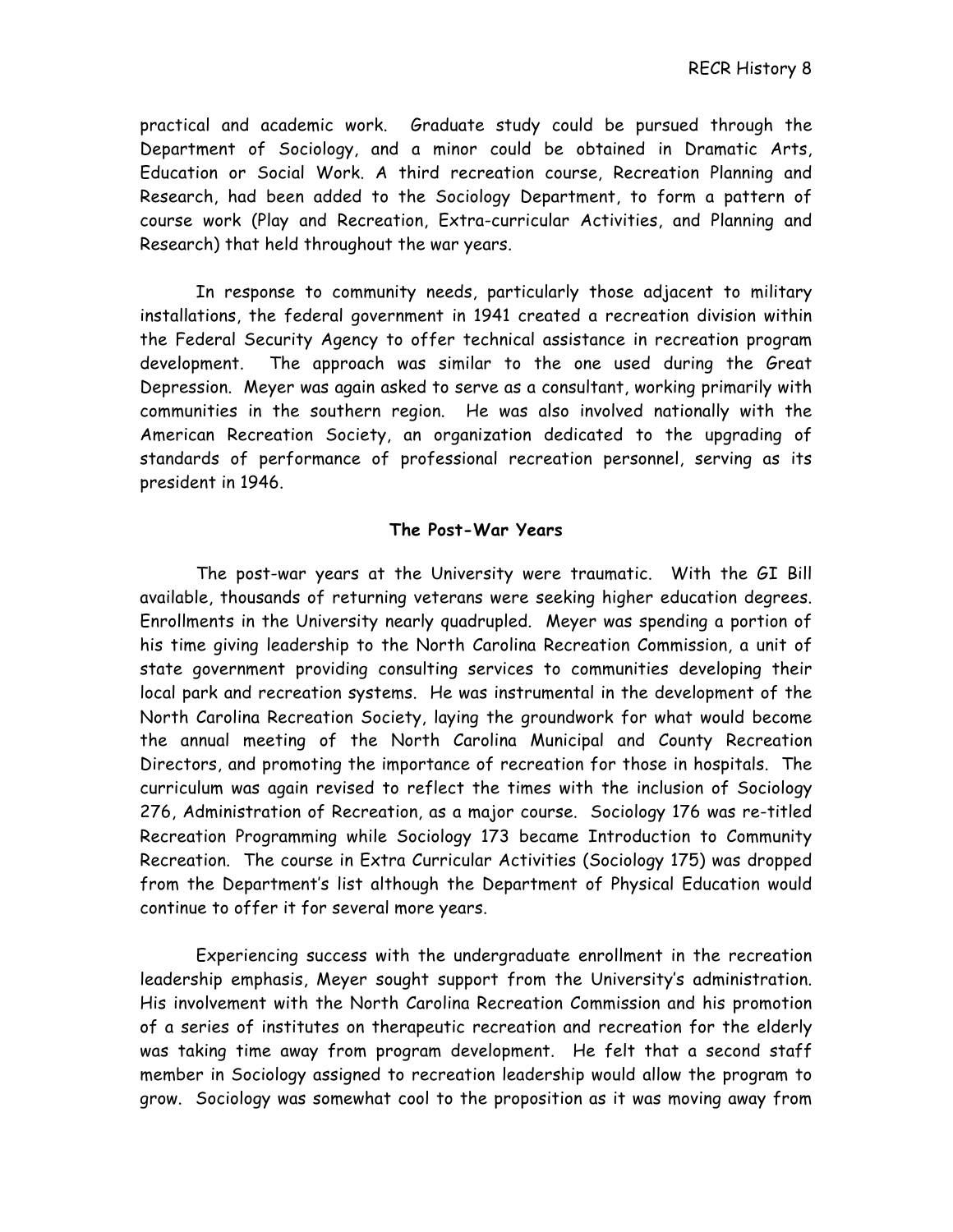its activist orientation. With assistance from the Chancellor, Robert House, Meyer was successful, and in 1954 H. Douglas Sessoms was appointed Instructor in Sociology with a primary commitment to the recreation program. Two new courses were quickly added, one dealing with recreation leadership and one with the design of recreation areas and facilities. Sessoms taught the new courses as well as courses in sociology. He had done his undergraduate work at UNC and was a recent graduate of the Master's program at the University of Illinois.

The decade of the fifties was pivotal for the program as the recreation emphasis took a contemporary turn while still retaining its tradition of concern for underserved populations. In addition to the introductory and program planning courses, there were now undergraduate courses in recreation administration, the planning and design of areas and facilities, and personnel practices in recreation (later known as Introduction to Group Dynamics and Community Leadership) as well as a graduate course, Problems of Organized Recreation in the United States. The Masters of Arts option in Sociology with a recreation emphasis was supplemented in 1957 with a new professional degree, Master of Science in Recreation Administration (MSRA). Both required a thesis, but the professional degree allowed greater flexibility in choosing minor course work.

Having achieved success with the biennial institutes on hospital recreation, and working cooperatively with the Department of Psychiatry at North Carolina Memorial Hospital, the recreation graduate program began attracting graduate students who had practitioner experience as hospital recreation specialists. Several had worked with the American National Red Cross during World War II. In 1955 Dr. George Hamm, Director of Psychiatry, had agreed to employ a graduate assistant to develop a hospital recreation program for the inpatient psychiatric unit. Meyer had convinced Lillian Summers, a recreation consultant with the national staff, to take a leave of absence from her Red Cross responsibilities to come to UNC to pursue her master's degree and create the hospital program. The experiment proved successful and the Department of Psychiatry made the assistantship a permanent one. The next step was to develop courses in therapeutic recreation at the graduate level. Interim action had to be taken, however. Whoever was to teach those courses needed to be a therapeutic recreation specialist. Inasmuch as the Department of Sociology was not inclined to give the Curriculum a third appointment, that individual would have to be employed as a recreation specialist in one of the nearby psychiatric hospitals. The logical place was the psychiatric unit of North Carolina Memorial Hospital.

In 1956 Frances Cleary, a former hospital recreation specialist with the Red Cross, had enrolled in the program as a graduate student. She had taken an appointment as a graduate assistant at NCMH with an understanding that a full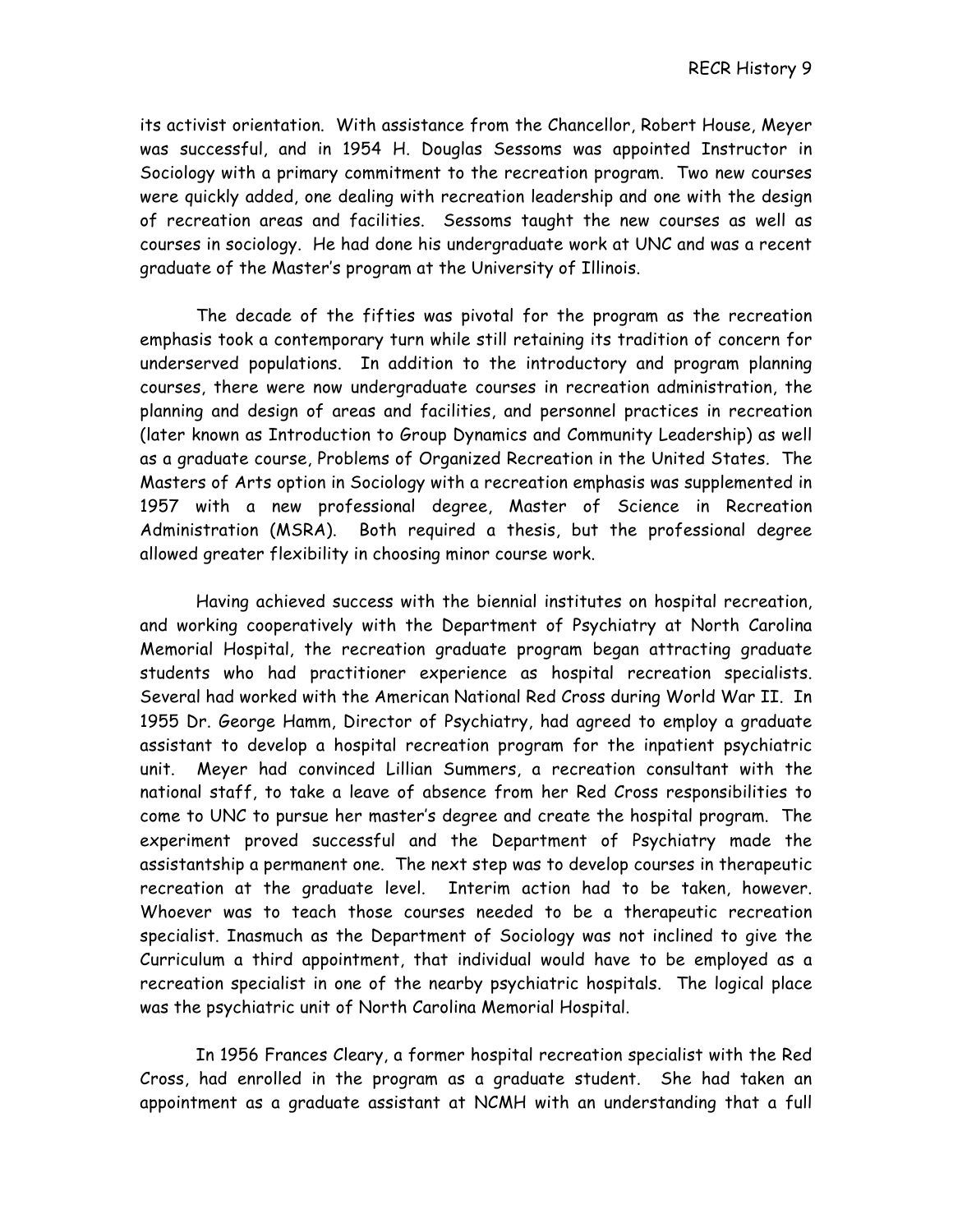time position at the hospital might be in the offing. It was, and in 1959, upon her receipt of the master's degree, she became Director of Recreation Therapy at NCMH and an adjunct faculty member to the Department of Sociology. With her on the staff, the Curriculum was able to offer two graduate courses in medical recreation (Recreation in the Medical Setting and Program Planning in the Medical Setting). Having completed his doctorate, Sessoms was promoted to Assistant Professor.

The next act was to increase the identity of the program. That occurred quickly. In 1961 the College of Arts and Sciences and the Department of Sociology approved the program's request to have all recreation courses carry the prefix RECR even though the program remained administratively in Sociology. Also, the recreation program received a grant from Comeback, Inc., to support a graduate student in hospital recreation and enrolled its first foreign student, Thelma Suiza Castillon from the Philippines. With Comeback's support, and assistantships provided by the Department of Psychiatry, the program was able to increase significantly its graduate numbers to the point that in 1962 the Curriculum in Recreation Administration was identified in the University catalog as a separate and distinct graduate program.

More changes occurred in 1963. Comeback, Inc. had lobbied the federal government to create within the Office of Vocational Rehabilitation, a grant program to support programs of professional preparation of hospital recreation personnel. Six universities, including UNC, were selected as recipients of a grant that would provide stipends for graduate students and fund a faculty position. Mary E. Fortune was appointed Instructor in the Curriculum, and assigned the responsibility to coordinate the medical recreation option. A former Red Cross recreation specialist and graduate of the Curriculum, Ms. Fortune assumed responsibility for the medical recreation courses and supervising graduate internships. Two other events occurred that year which highlighted the Curriculum. H. Douglas Sessoms was promoted Associate Professor and appointed Chairman of the program. Harold Meyer was cited for his work and contribution to the University, becoming the first recipient of the Grandy Taylor Distinguished Professorship. In keeping with trends in the profession, the baccalaureate major in Recreation would require a field work experience of its undergraduates, the option in Medical Recreation would become Recreation for the Ill and Disabled, and the Curriculum would offer its own research course rather than depending on Sociology for that experience.

#### **Meyer's Retirement**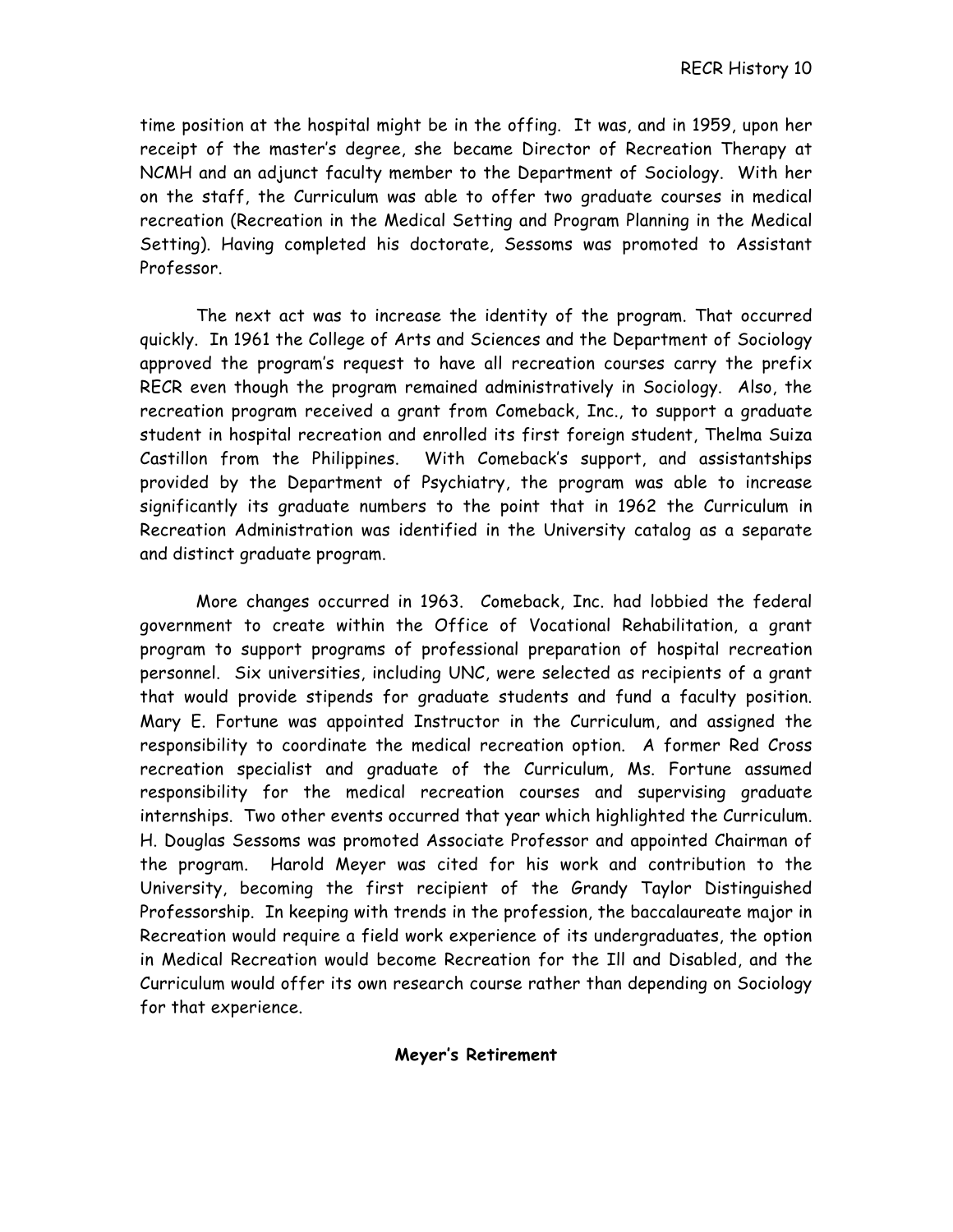RECR History 11

Upon Meyer's retirement in 1965 after forty-four years of distinguished service to the University, Thomas A. Stein joined the faculty as an Assistant Professor. A graduate of the University of Wisconsin, Dr. Stein had directed the National Easter Seal project on the removal of architectural barriers. He quickly became a part of the University and the recreation community of the state, serving as coordinator of the Municipal and County Directors Conference. Building upon Stein's background, the Curriculum developed its first undergraduate course for those interested in special populations. It was entitled Community Action Programs for Deprived Groups (to become Recreation for Special Populations). The Curriculum also received notification from the Administration on Aging (AOA) that it was to receive a major grant to assist it in its efforts to develop leadership for the emerging field of recreation services to the elderly.

For several years the Recreation Curriculum and the Department of Sociology had been traveling divergent paths. Increasingly, Sociology was committed to furthering its science and theory, whereas the Recreation Curriculum was interested in developing students who would be active as community leaders. In 1967 the situation came to a climax. Sociology would no longer house the recreation program, and since the Curriculum could not stand independently, a new administrative setting was sought. Conversations were held with Social Work, the School of Public Health, and the School of Education. Inasmuch as one of the component parts of the program, services to the elderly, involved adult education, and since the unit on vocation rehabilitation, a close ally to the Curriculum through support from the Office of Vocational Rehabilitation, was in the School of Education, the Curriculum accepted Education's invitation to become a part of its faculty. The move occurred in the fall of 1967.

The Aging grant provided financial assistance for graduate students as well as financial support for two faculty members. It also required students to do an extensive graduate internship. To accommodate that requirement, the Curriculum instituted two new options. Its graduate students could elect to do an internship or complete two independent studies in lieu of the thesis requirement. Four new courses were also added to the curriculum and William Paul Hawkinson, a social gerontologist, was appointed as a Visiting Associate Professor. Dr. Hawkinson came from the University of Minnesota where his primary concentration had been on the social aspects of aging. A year later Francis Anderson Fay was appointed Associate Professor to the Curriculum to coordinate the internship program and offer courses in adult education.

The Curriculum was literally bursting at its seams. Lee E. Meyer had joined the faculty in 1969 to give leadership to a third grant program funded by the Bureau for the Education of the Handicapped. It, too, provided support for a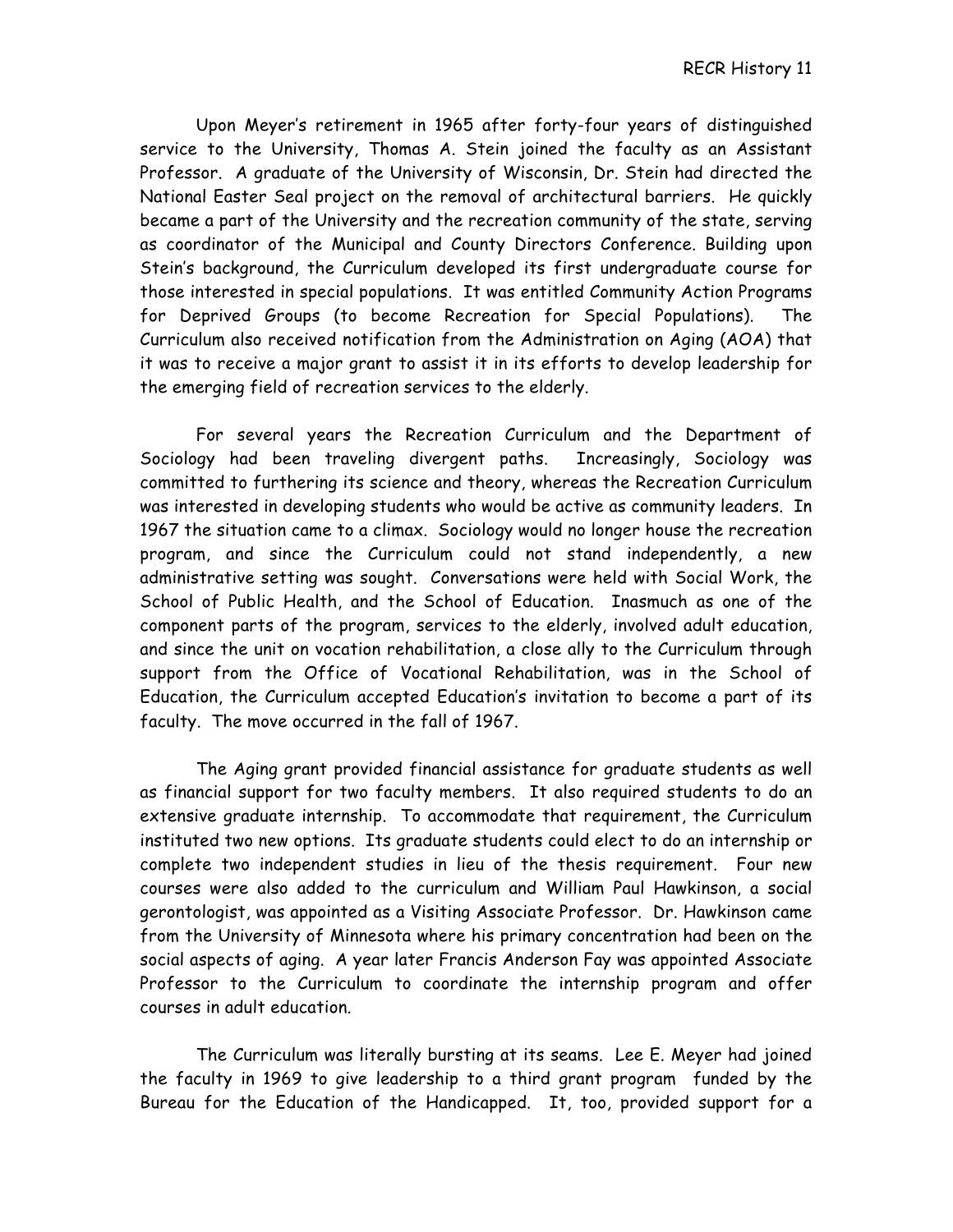faculty member and graduate assistantships. Meyer had worked as a recreation therapist in Illinois and was interested both in persons with physical disabilities as well as those with learning disabilities. Office space was at a premium. The Curriculum offices on the first floor of Pettigrew Hall, its location since its separation from Sociology, were no longer adequate. Additional space on the second floor was obtained and in time the Curriculum came to occupy the entire second floor of Pettigrew. Recognizing its new administrative location within the School of Education, the RECR prefix was changed to EDSP. However, the undergraduate degree program remained a part of the College of Arts and Sciences. Graduate students could either pursue the professional recreation degree (MSRA) or a master's degree in Education with an adult education emphasis.

One of the first students to be awarded a BEH grant was Zella Moselle Michael. She was the Curriculum's first African American student and completed her MSRA degree in 1971, the same year Mary Fortune completed her doctorate in Education and resigned to take a position at Virginia Commonwealth University. A year later Sessoms took a leave of absence to serve as a Visiting Professor at Texas A&M University. While he was away Tom Stein served as the Curriculum's acting head.

#### **Administrative Independence**

Although the move to the School of Education had advantages, including the ability of the curriculum to attract doctoral students, the stay within the School was a brief one. A policy change in the College of Arts and Sciences allowed the Curriculum to return to it as an independent program. That move was completed in 1974, the same year Cynthia Hampton joined the program as a faculty member. Ms. Hampton, an African American, had been a master's student in the aging program and had spent two years as a member of the faculty at North Carolina Central University. She enrolled in the doctoral program in the School of Education, and joined Mary Fortune, Lee Meyer, Max d'Amour and Erik Erikson as five recreation oriented students to earn their doctorates there during the 1970s.

The move to the College of Arts and Sciences was accompanied by Curriculum growth. Two new undergraduate courses, one in outdoor recreation and the other in recreation for the aging, were approved. But with termination of AOA support for faculty associated with its graduate program in aging, all the courses formerly taught by Hawkinson and Fay were deleted.

Recognizing the benefits of recreation in medical settings, especially for children, the Department of Pediatrics, North Carolina Memorial Hospital, had implemented a recreation program for its inpatients. Glen Van Andel, director of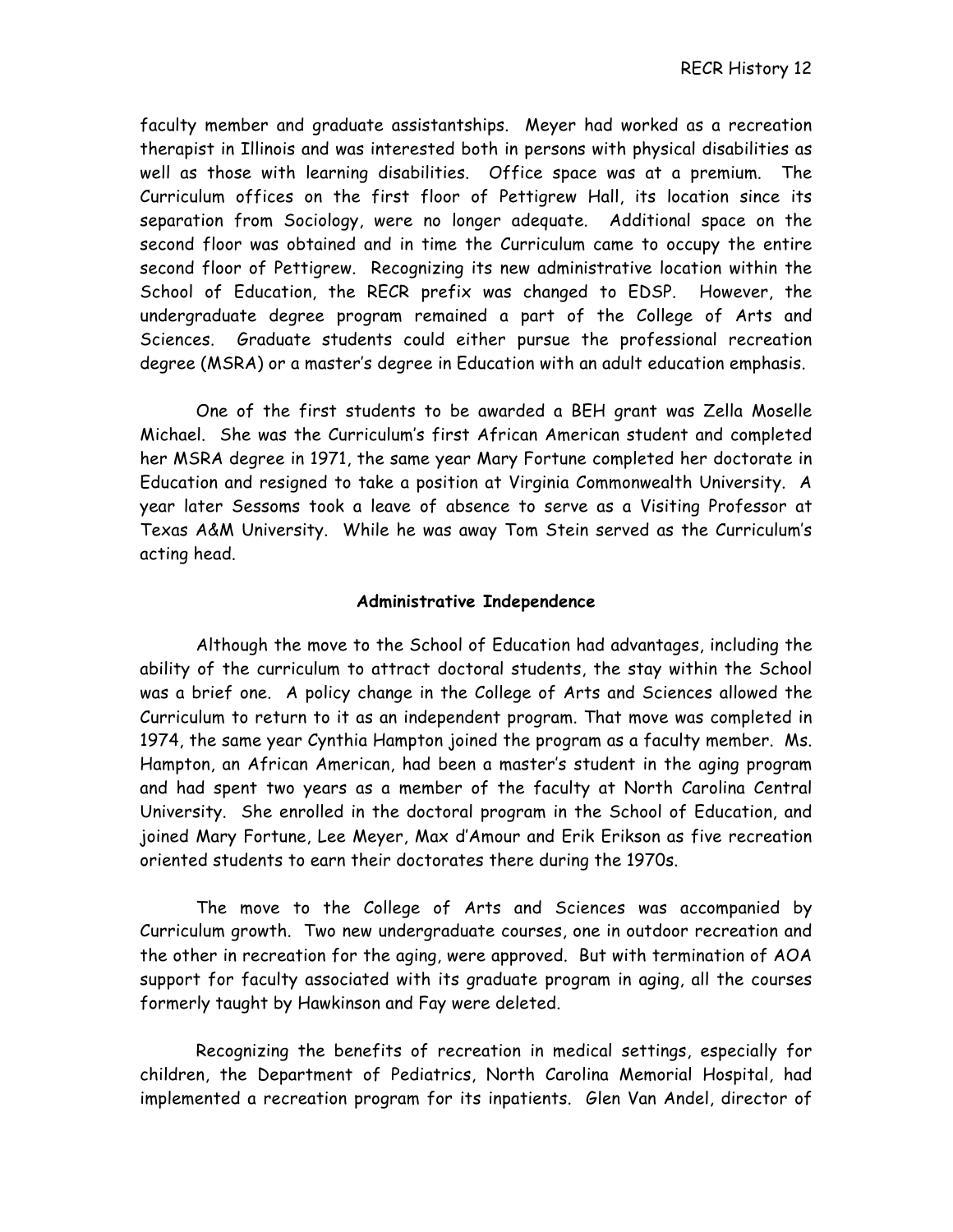the recreation program in Psychiatry, was asked to direct both services. With assistance from Dr. Floyd Denny, Chairman of the Department of Pediatrics, they were able to develop a playroom on the Pediatric ward. Their efforts were furthered by a grant from the Tri-Sigma sorority, which also established a graduate assistantship in therapeutic recreation.

## **Professional Growth**

Nationally, the field of parks and recreation was taking major steps toward professionalization. It had field tested its institutional accreditation procedures and was applying to a national commission on accreditation for the right to accredit park and recreation curricula. With grants from various federal agencies, the National Recreation and Park Association had strengthened its research efforts. One of those was a manpower study [sic] that suggested an expansive role in parks and recreation for the remainder of the century. Responding to the manpower report, scores of universities and colleges implemented a recreation major. The Curriculum's faculty was much involved in these national efforts. They had assumed major leadership roles in the Society of Park and Recreation Education and the National Therapeutic Recreation Society and were well represented on the board of directors of both organizations and with the accreditation and certification efforts promoted by each. Tom Stein chronicled the growth of park and recreation education through his annual curriculum studies while Lee Meyer participated in the developing of the standards for the certification of therapeutic recreation professionals. Doug Sessoms had served as President of SPRE during the third year of its existence (1968-69) and was a member of the committee developing accreditation standards and procedures.

Majoring in Recreation Administration was popular. The number of undergraduates choosing recreation far exceeded the ability of the Curriculum faculty to maintain the fieldwork requirement. It became an elective. The small program that had begun in the 1920s with one faculty member, Harold Meyer, now had over 200 undergraduate majors. In 1978 it received accreditation for its professional degree program from the NRPA/AALR Council on Accreditation and in 1979 appointed several local park and recreation directors as adjunct and/or visiting lecturers in addition to the appointment of Charles C. Bullock, a doctoral candidate at the University of Illinois, as a lecturer. Bullock, whose position was supported by a grant from the Bureau for Education for the Handicapped (BEH), was to assist Lee Meyer in the expansion of the undergraduate and graduate programs in therapeutic recreation. Meyer's position became a permanent one, the third tenure track position assigned to the Curriculum. The Curriculum also added two new upper divisional courses, one on the evaluation of recreation services and one on clinical recreation.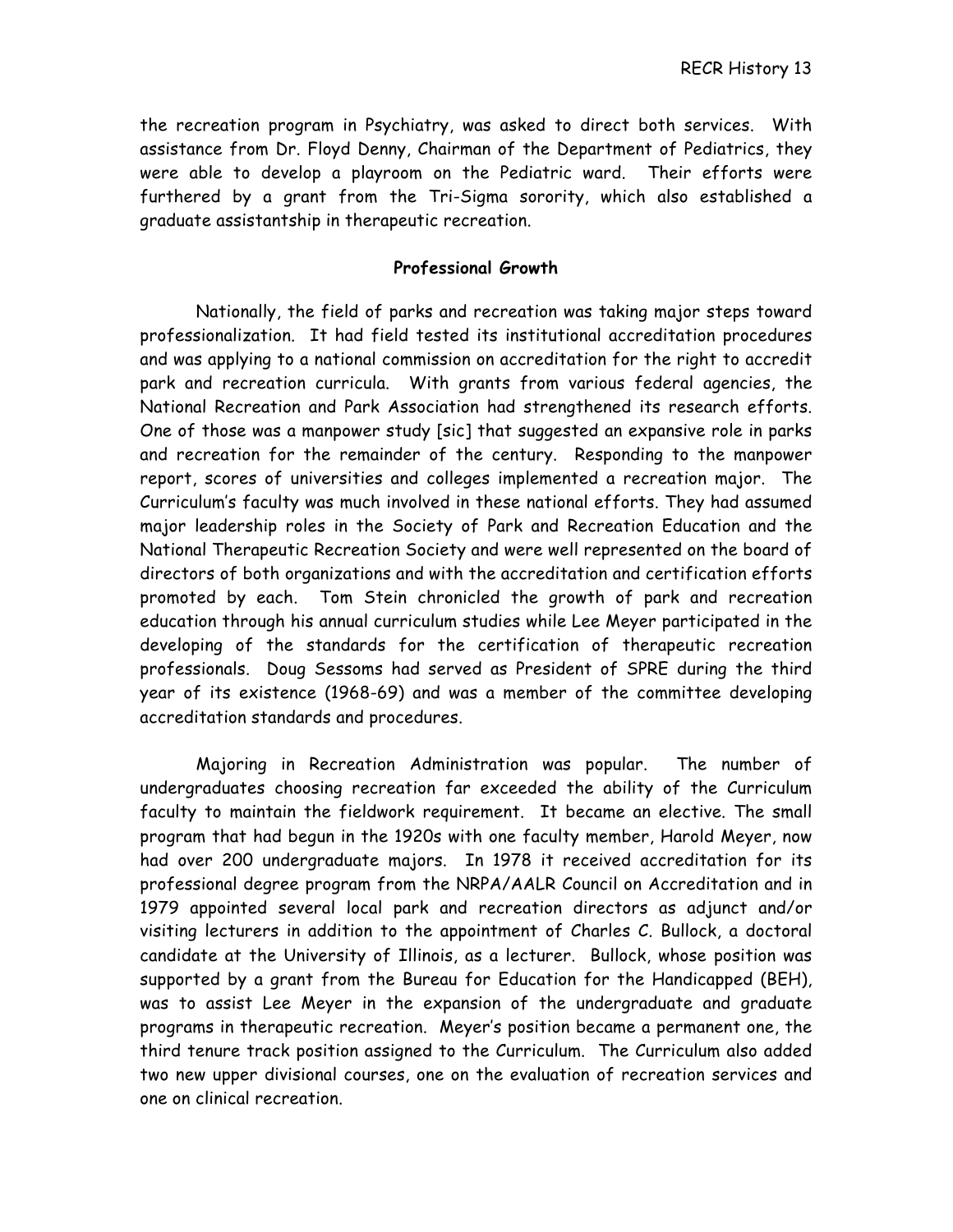One of the recommendations from the initial accreditation visit was that the University increase the number of full time Curriculum faculty. That was accomplished in 1980 with the appointment of Dr. Richard Gitelson as Assistant Professor. Both Gitelson and Bullock had completed their MSRA degrees at UNC and quickly fitted into the Curriculum. Dr. Stein, who had served the College as a General College advisor and Associate Dean for several years and received a reduced teaching load, returned to the Curriculum full time. But faculty demands continued. To alleviate the pressure, members of the therapeutic recreation program at North Carolina Memorial Hospital and select staff members of the Chapel Hill Department of Recreation were given visiting lecturer appointments.

#### **The 1980s**

The decade of the Eighties began with a bang. It was becoming evident that the Curriculum had evolved with two major thrusts: therapeutic recreation and general recreation administration. It was also apparent that at the undergraduate level two types of courses were being offered by the Curriculum faculty: those related to leisure, ones less professionally oriented, and those designed to move the student into an entry level position in recreation services upon graduation. It was concluded that the former group would fit nicely in the undergraduate general education program of the University. To enhance both opportunities, four courses - Recreation Management, Recreation and the Private Sector, Play in America, and Special Programs and Services in Therapeutic Recreation - were added to the curriculum between 1982 and 1986. The Curriculum's program was re-accredited for a second five-year period in 1983, a pattern to be repeated every five years (1988, 1993, 1998).

Numerous faculty appointments, promotions and changes occurred during the 1980s. Lee Meyer became an Associate Professor (1981), followed by the promotion of Cynthia Hampton from Instructor to Assistant Professor (1981). The mid-1980s was also a period of sadness for the curriculum. Tom Stein was diagnosed with cancer and died early in 1986. The students and faculty lost a true friend. During his tenure at UNC he served the profession as President of the North Carolina Park and Recreation Society and had been acknowledged as a Distinguished Colleague by both NCPRS and the Society of Park and Recreation Educators. He had continued his pioneering work to make sure that those with disabilities were not overlooked when programs and facilities were designed and implemented. He was the ambassador of the Curriculum, being the host and coordinator of the annual meeting of municipal and county directors for twenty years.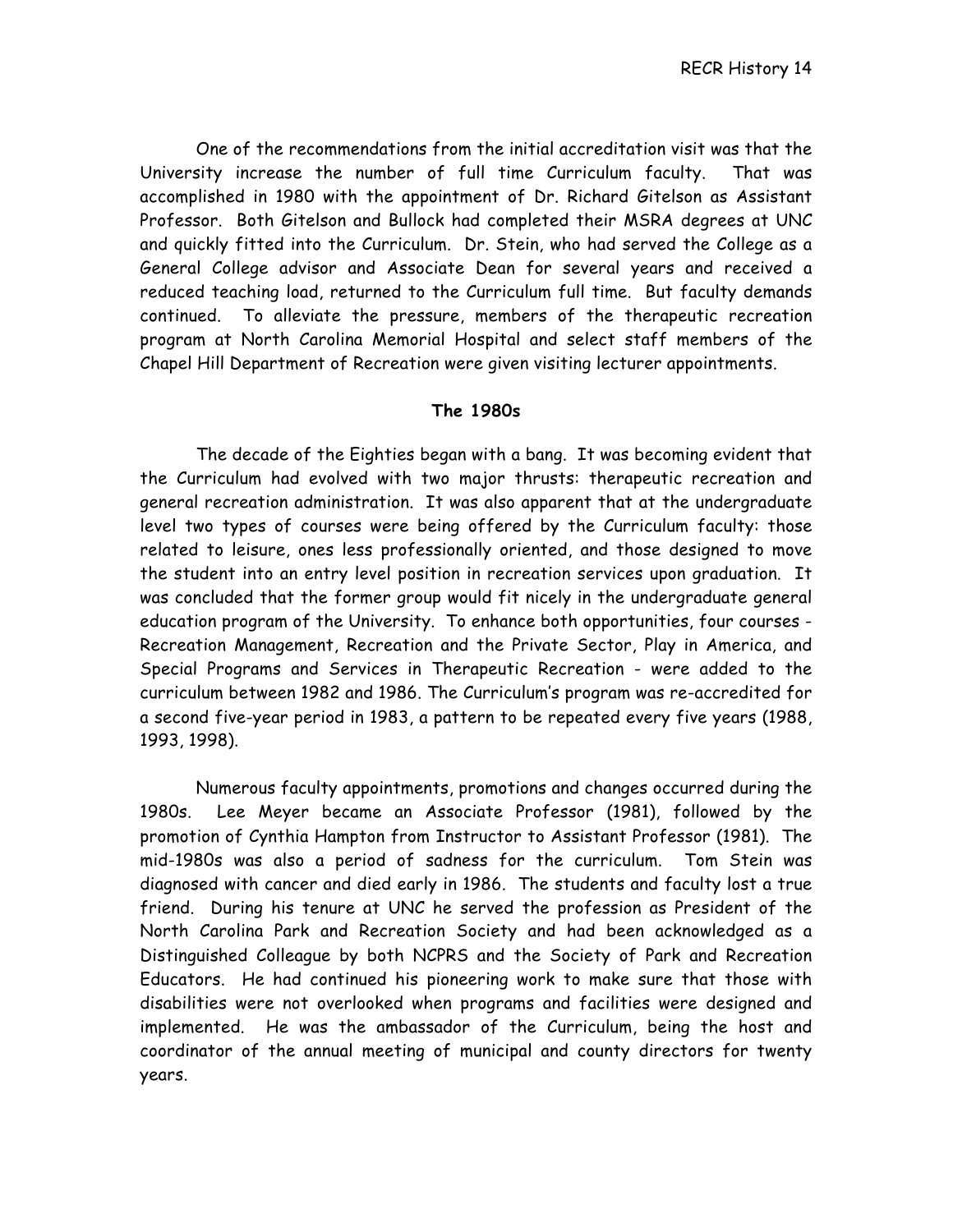In addition to Professor Stein's death, two resignations and three new faculty appointments changed the composition but not the thrust of the program. It remained committed to the ideals of Harold Meyer and its tradition of leadership, especially in service to under served populations. Cynthia Hampton resigned her appointment in the spring of 1985; two years later Richard Gitelson left to accept a position at Pennsylvania State University. Two Midwesterners, Drs. M. Deborah Bialeschki and Karla A. Henderson assumed their roles and responsibilities.

A native of Illinois, Dr. Bialeschki had received her doctorate at the University of Wisconsin-Madison, and had taught one year at the University of Wisconsin - Milwaukee. An outdoor recreation enthusiast and strong advocate for women's rights, she brought a new prospective to the faculty. She assumed the major responsibility of coordinating fieldwork and quickly became a student favorite. A new course, Women, Work and Leisure, consistent with her interests and co-listed with the Curriculum in Women's Studies, was introduced and approved as an Arts and Sciences elective. It, along with Play in America, taught by Lee Meyer, strengthened the Curriculum's thrust in leisure studies. Both courses could be taken by non-majors to complete their upper divisional social science elective.

Dr. Henderson first joined the faculty in 1987 as a visiting Associate Professor. Her skills and service were quickly recognized and she was given a tenure appointment the following year. A prolific scholar, she, like Stein and Bialeschki, had a University of Wisconsin affiliation. She had served there as an Assistant Professor after completing her doctorate at the University of Minnesota. She had also taught at the Texas Woman's University and brought to the program a strong research agenda and experiences with services in the non-profit sector. She assumed leadership for the management option of the graduate program and developed a graduate course in human resource management. As a team, she and Dr. Bialeschki would bring international recognition to the Curriculum for its work related to women and their leisure.

With new faculty and new interests the Curriculum began to reassess its role and commitment. Its expertise in recreation for persons with disabilities was well known, as was its historic relationship with community recreation and services to North Carolina's municipal and county directors. It was now emerging as a leader in issues related to leisure. It had begun to attract a cadre of foreign students from Canada, Northern Ireland, Australia, New Zealand, England, China, Japan, Korea, and Taiwan - to its graduate program. The issue was one of maximizing its limited resources to a limited number of specialties. The faculty reaffirmed its belief that the undergraduate major in recreation and leisure studies should be of a generalist nature, that specialization should occur at the graduate level. However,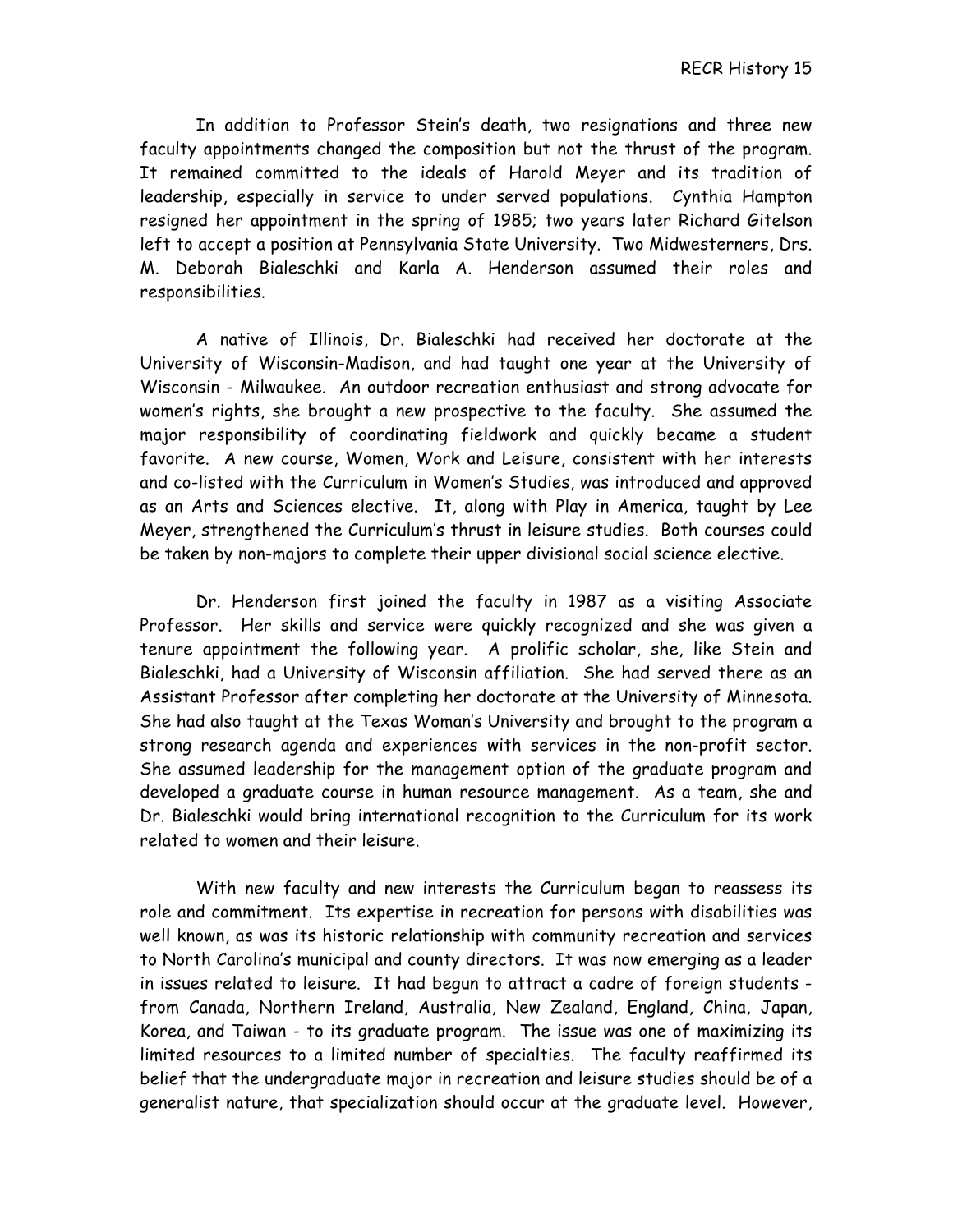RECR History 16

to accommodate those students interested in certification as therapeutic recreation specialists, the Curriculum would offer the appropriate number and types of experiences that would enable them to take the Therapeutic Recreation Certification Examination. At the graduate level the program would have two emphases: recreation management and therapeutic recreation services. Each would have a separate required track in addition to a common core.

Dr. Lee Meyer had given leadership and attention to the therapeutic recreation majors since his arrival on campus in 1969. After having his position supported for several years by a grant from the Bureau for the Education of the Handicapped, the position had been assumed by the University. Upon the completion of his doctorate, in which he compared the various philosophical bases for the emerging model of therapeutic recreation, Meyer had been promoted to Associate Professor. In 1986, while Dr. Sessoms was participating in a faculty exchange program with the University of Ottawa, he served as acting Chair of the program. He had also become immersed in the work of the College of Arts and Sciences and in 1986 was appointed Assistant Dean of the College. Given these responsibilities, much of his work with therapeutic recreation had been assumed by Charles Bullock, who was becoming a proficient grantsman.

#### **The Service Component**

Working in close cooperation with officials of the Bureau for the Education of the Handicapped, Dr. Bullock had developed a program, Leisure is for Everyone (LIFE), to provide continuing education and instruction for recreation specialists working in the community to aid them in the integration of individuals with disabilities into local recreation programs. To assist Bullock with his Curriculum responsibilities, Leandra Bedini, who had just completed her doctorate at the University of Maryland, was appointed Lecturer in the fall of 1987. Carrie McCann, a recreation specialist and master's graduate of the Curriculum, who had worked in Greensboro as the Department of Recreation's coordinator of programs for special populations, was employed to assist with the LIFE project. That project, a National Gold Medal Award winner, became one of many assumed by the Curriculum under Bullock's leadership and served as the cornerstone for the Curriculum's Center for Recreation and Disability Studies. In 1988 Dr. Bullock was appointed Associate Professor and Director of the Center, and Dr. Christine Howe joined the program for one year as a Research Associate Professor in the completion of one of the Center's projects. The Curriculum now had an active research and extension program to complement its teaching and scholarship efforts.

Under Bullock's leadership the role of the Center was expanded. Not only was it developing educational materials, it began providing limited technical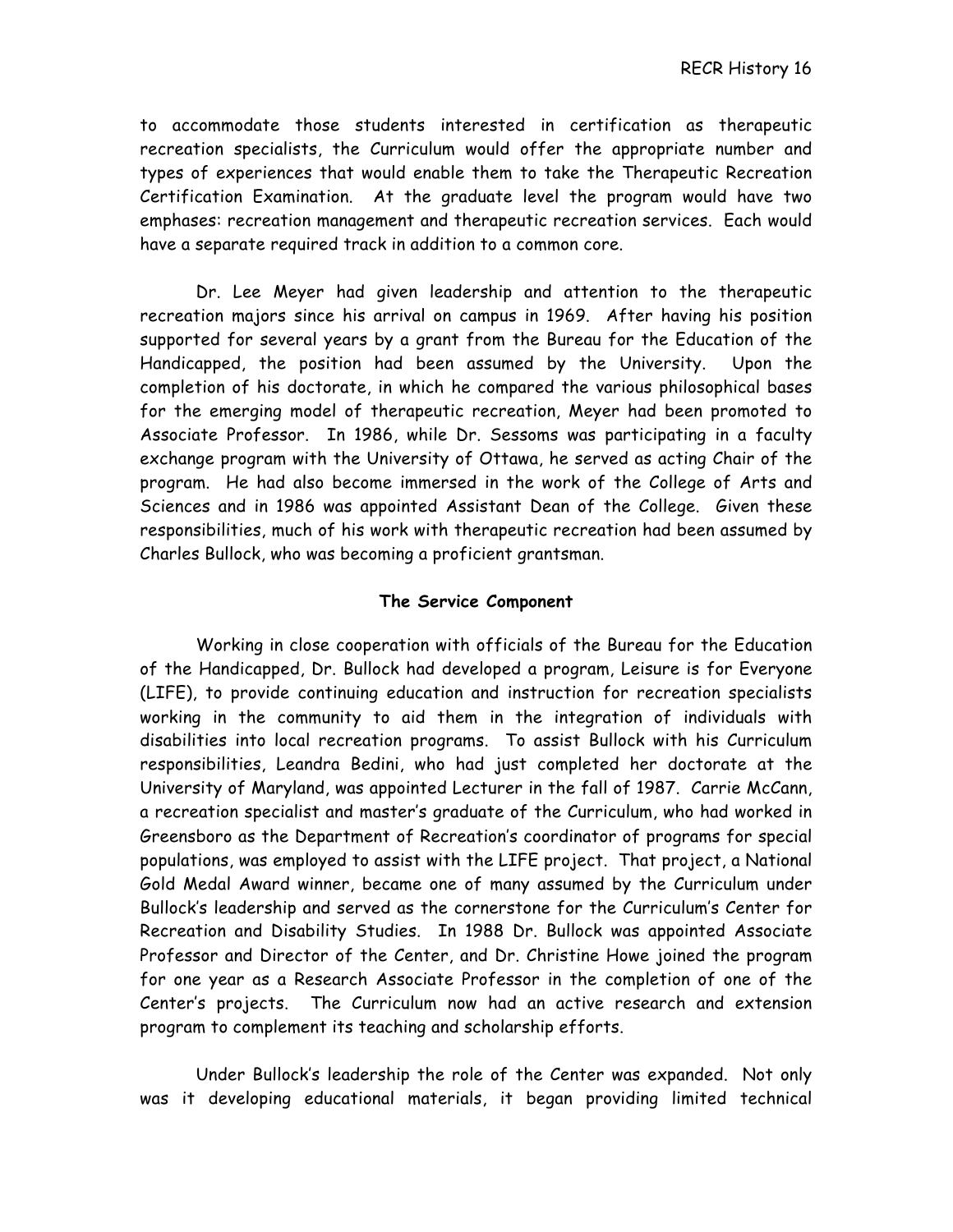assistance and program services to selected state agencies and local communities. These were done on a contract basis and additional personnel were employed to handle these new functions. Space was at a premium, and although the Curriculum had moved its offices to Evergreen House where it enjoyed more room, those affiliated with the Center maintained their offices in the Kron Building some blocks off campus.

#### **New Leadership**

The history of the Department has been one of changing requirements to meet the needs of the profession as the profession changed. Two major modifications occurred in the program in the 1990s. Having served as Chairman of the program for twenty-seven years, Dr. Sessoms relinquished that role. Dr. Lee Meyer was appointed Chair in the fall of 1990. Secondly, the Curriculum implemented a two-year residential requirement for the graduate program and began offering the specialization core requirements on an alternate year basis. It required all MSRA students to do a research project in which the second year graduate students would report on the findings of their individual studies in the format of a research symposium. The requirement that all undergraduate majors were to complete a supervised internship was reinstated.

The next two academic years were highlighted with promotions and additional Curriculum involvement in the life of the College of Arts and Sciences. In the summer of 1992 Lee Meyer completed his term as Associate Dean of the General College, Karla Henderson was promoted to Professor, and Deborah Bialeschki to Associate Professor. The Curriculum's course in Outdoor Education and Environmental Issues was approved as its third contribution to the general elective course offerings of the College of Arts and Sciences and a proposed undergraduate minor in Recreation Administration and Leisure Studies was approved by the College. In response to the successful legislation efforts in North Carolina to require certification of therapeutic recreation specialists an additional therapeutic recreation course for undergraduates was approved. Nationally parallel professional tracks had evolved within the therapeutic recreation specialty: one, working primarily with persons in the community to provide them with basic recreation services and the other a more clinical approach occurring in institutions of treatment and care. Also a new professional organization, the American Therapeutic Recreation Association, had been established with eight chapters, including one in North Carolina. Again, the Curriculum's faculty and graduates had been much a part of the process, both in giving leadership to the emerging organization and responding to the requirements of certification.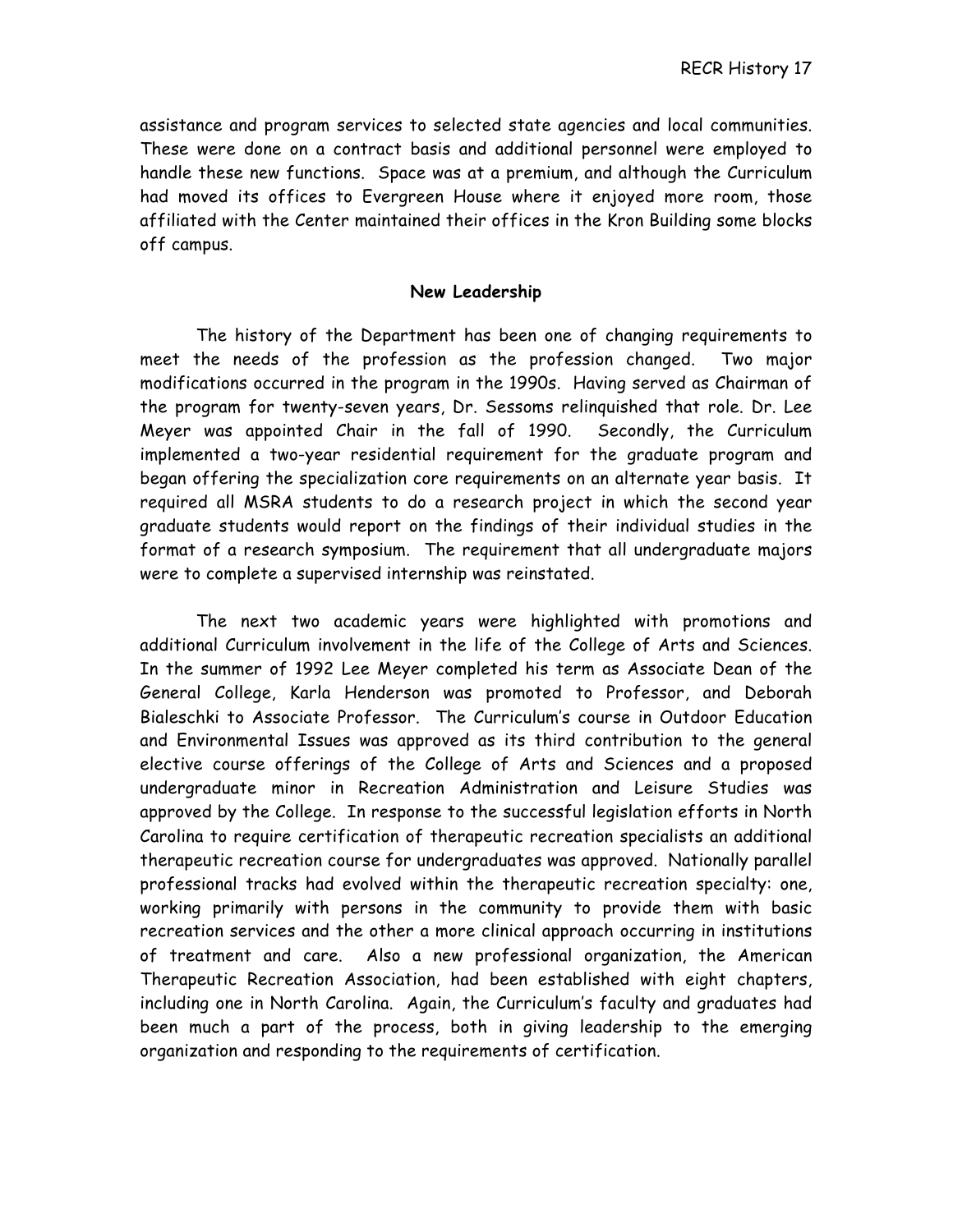Faculty changes and requirements characterized the middle years of the 1990s. In 1993 Dr. Leandra Bedini resigned her appointment to take a position with the University of North Carolina at Greensboro. Dr. Bullock was promoted to Professor. Dr. Candace Ashton-Shaeffer joined the faculty on an interim basis as a research instructor and assumed many of the teaching responsibilities formerly held by Dr. Bedini. In 1994 Dr. Meyer took a leave of absence prior to a retirement three years later. He had served the Curriculum and University in a variety of capacities, including directing the emphasis in Therapeutic Recreation, being the third person to chair the program, and serving the General College and the College of Arts and Sciences as an adviser and Associate Dean. He had also followed Tom Stein as coordinator of the municipal and county directors conference, which honored his contribution to it by naming its annual golf tournament for him.

#### **Sessoms Retires**

Early in the fall of 1994 Professor Sessoms announced his intention to retire at the end of the academic year. With Lee Meyer on leave, Sessoms was asked to serve as Chair. His retirement concluded 41 years of full time service to the University, although he continued to teach one course a semester for the following three years. In total, his participation as an active faculty member of the University was identical to that of Harold Meyer's, forty-four years. Meyer had seen recreation develop as a field of service, while Sessoms' career was devoted to its emergence as a profession.

In 1995, Charles Bullock was appointed Chair of the Curriculum and Dr. Norman Bryan was invited to join the faculty as an assistant professor with major responsibilities to the recreation administration emphasis. His tenure with the University, however, was brief, (two years) as he resigned in 1997 to take a position at Georgia State University where he had done his doctoral work. Dr. Bullock had left the previous year to assume chairmanship at a newly created Department of Health Sciences at the University of Nevada-Reno. Karla Henderson was invited to serve as Curriculum Chair, with a major responsibility of having to recruit and/or appoint new faculty members. Dr. Ashton-Shaeffer, having completed her work with the Center, left for a faculty position at the University of Florida.

Given the need to continue the program of the Curriculum's Center for Recreation and Disability Studies while maintaining and expanding the therapeutic recreation option, the decision was made to employ two professionals, one to direct the Center; the other to coordinate the therapeutic recreation course work and supervise therapeutic recreation students. This was accomplished through the appointment of Dr. Jan Hodges as an assistant professor with major responsibilities to the therapeutic recreation emphasis and Ms. Karen Luken as Associate Director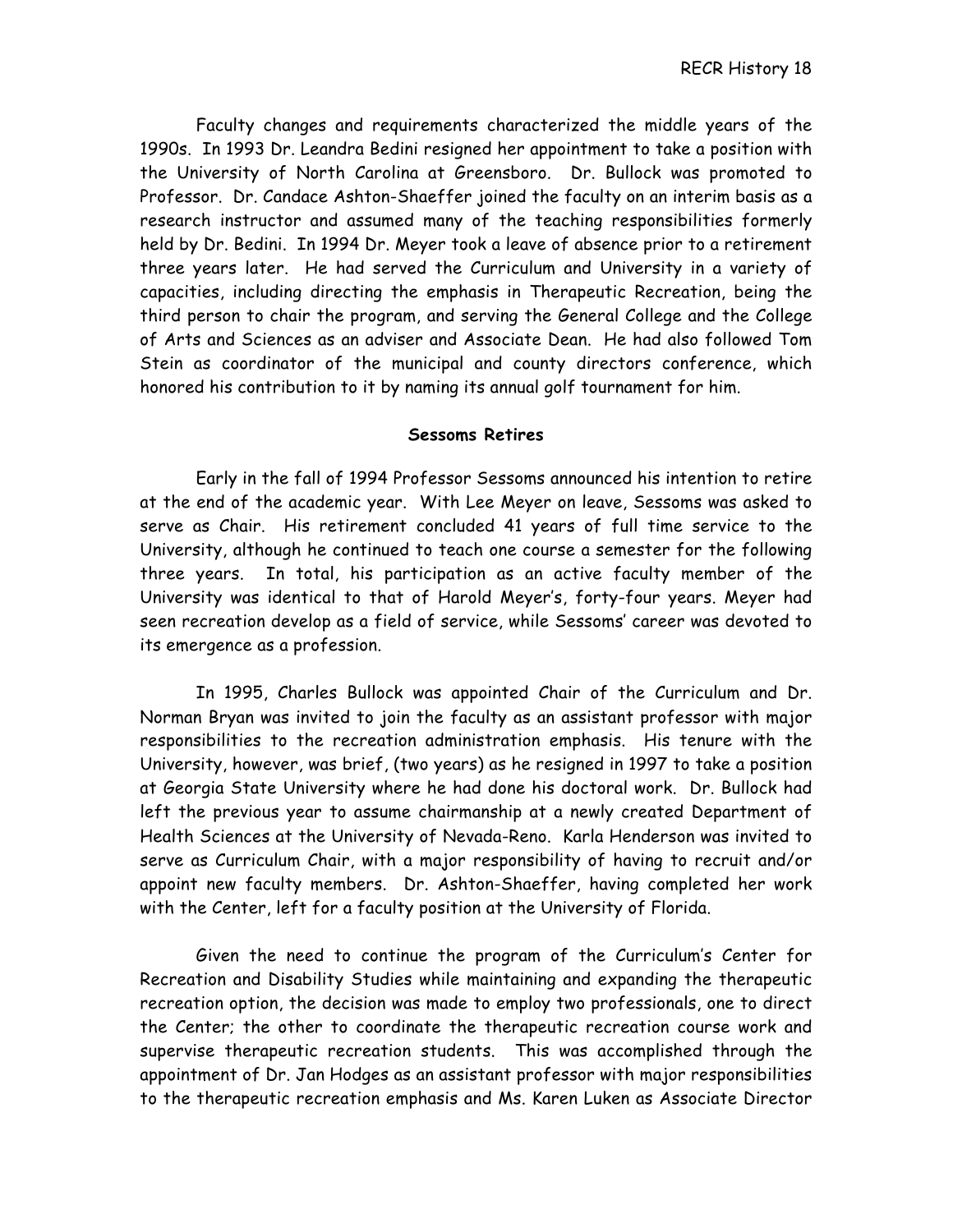RECR History 19

of the Center. She had served the Center in a variety of capacities prior to Dr. Bullock's resignation and was well prepared for her new role. The two were able to continue the Curriculum's success in obtaining grants for support for graduate students interested in therapeutic recreation and its various research and service components. Ms. Beth Sorensen, who, like Ms. Luken, was a graduate of the Curriculum, was appointed project coordinator for the Center. With its work with the Community Reintegration grant, providing services to adults with physical needs living in their communities, and Peer Education and Advocacy through Recreation and Leadership project, the Center continued to provide leadership opportunities for the Curriculum's students and services in the tradition of Harold Meyer.

The following year Drs. John Hemingway and Beth Kivel joined the faculty. They, along with Hodges, brought new perspectives to the program. Dr. Hodges had done her doctoral work at the University of North Texas and had practitioner experience serving persons with disabilities as Director of the Bachman Center, Dallas, Texas. She was successful in maintaining federal grant support for the training of therapeutic recreation specialists, although she left the program in the spring of 2000 to return to Texas. Dr. Hemingway, who joined the faculty as an associate professor interested in leisure theory and administration, had received his doctorate from the University of Iowa, and had taught at Old Dominion and Washington State University prior to coming to UNC. Dr. Kivel had done her advanced degree at the University of Georgia, and had worked in California in serving youth-at-risk. Although none of the full-time faculty was a UNC graduate, all shared a common interest in maintaining the Curriculum's efforts to prepare professionals who were committed to provide leisure opportunities to all citizens, especially our under-served populations.

In keeping with the University's commitment to diversity the Curriculum created an undergraduate course entitled "Leisure in a Diverse Society," an undergraduate course designed to reflect the changing demographics in the University's undergraduate student body and in the major. This course demonstrated continued commitment to the general education program of the University and to profession preparation. In the fall of 1998 under Dr. Karla Henderson's leadership, the Curriculum achieved departmental status. The dream of Harold Meyer was being fulfilled. No longer an appendage to another department, recreation and leisure studies was now an independent academic department.

#### **The Heritage**

Throughout the history of the Department of Recreation and Leisure Studies, providing leadership to the profession has been paramount. This has taken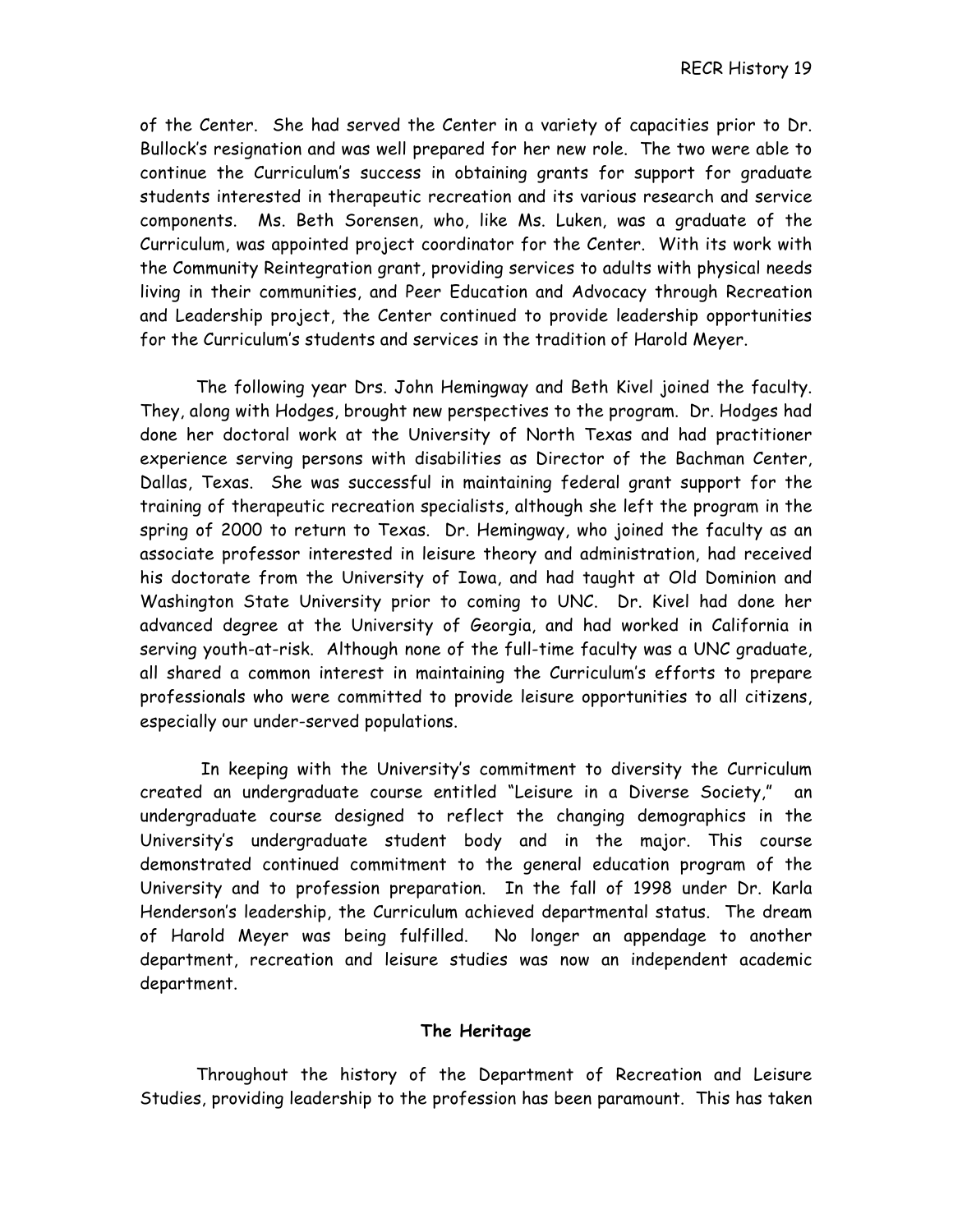RECR History 20

several forms: offering institutes and conferences, pioneering course offerings, graduating committed professionals, participating in national organizations and giving them leadership, and encouraging its graduates to assume the leadership mantle. Its faculty has been and continues to be role models for those aspiring to fill the leadership objective. Harold Meyer helped found the American Recreation Society, and served as its President. He was instrumental in the development of the North Carolina Recreation and Park Society and the Municipal and County Directors Conference. He worked tirelessly to promote public recreation throughout the state and region and was honored by the National Recreation and Park Association in 1972 as a Distinguished Professional. In 1994 he was elected to the NRPA Hall of Fame. An energetic ambassador for organized recreation services, he co-authored one of the profession's first basic texts. An annual student award is given to the outstanding undergraduate major in recreation and leisure studies in his honor.

Doug Sessoms followed Meyer's example. He, too, was a founding member of two national organizations, the Society of Park and Recreation Educators, and the Academy of Leisure Sciences. He served as President of both organizations as well as of the American Academy for Park and Recreation Administration and the North Carolina Recreation and Park Society. Like Meyer, he was recognized by the Society of Park and Recreation Educators as a Distinguished Colleague and received the NRPA Distinguished Professional award. He served as a member of the Board of Trustees of the National Recreation and Park Association and was a recipient of its Literary Award. He authored or co-authored numerous texts and scores of journal articles and served as chair of the committee that created the national certification examination.

The impact of Tom Stein's tenure of twenty years was significant. He served as President of the North Carolina Recreation and Park Society and received a SPRE Distinguished Service award for his work in analyzing curriculum patterns nationally and annually for fifteen years. He worked actively for legislation at both the federal and state level to assure access to all public places for those with physical disabilities. He, like Lee Meyer, promoted and hosted the North Carolina Municipal and County Park Director's Conference, making it one of the more significant annual meetings of professionals in our state.

Lee Meyer, too, served the profession in many ways. He was President of both the National Therapeutic Recreation Society and the North Carolina Recreation and Park Society. He was a member of the Board of Trustees of the National Recreation and Park Association and served as a commissioner of the Wheelchair Basketball Association - Southern Region. His paper on the "Philosophical Basis of Therapeutic Recreation" contributed significantly to an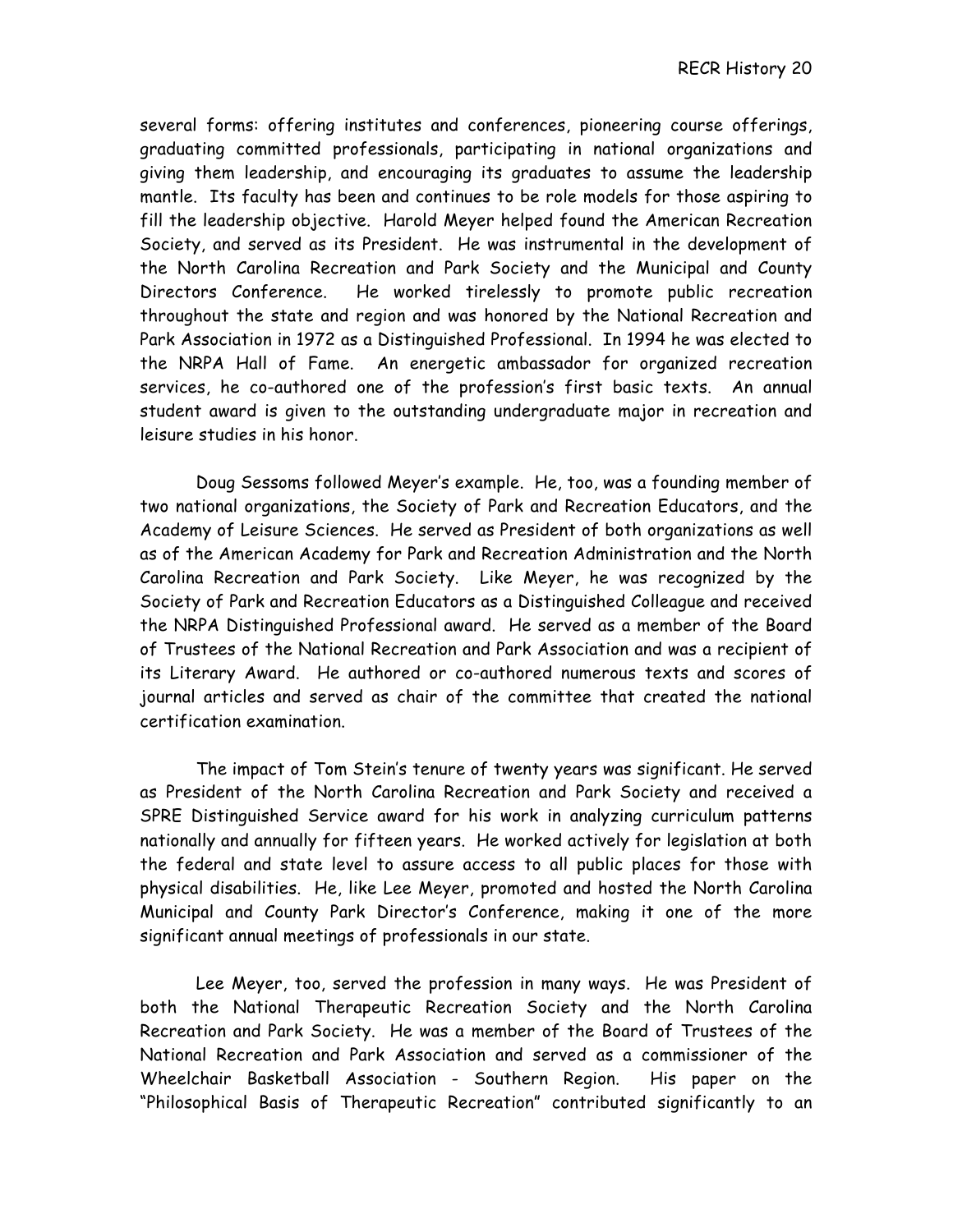understanding of the division occurring within therapeutic recreation and the emergence of the strong clinical component. He also served as a member of the committee that developed the national Therapeutic Recreation Certification Examination. Meyer was also deeply involved with the Municipal and County Recreation Directors Conference sponsored by the Currciulum at UNC-CH since 1947.

A prolific writer and scholar, Karla Henderson has worked at both the national and international levels to promote diversity and opportunities for women in parks and recreation. She has been President of the Society of Park and Recreation Educators, the Academy of Leisure Sciences, and the Research Consortium of the American Association of Health, Physical Education and Recreation. She is the recipient of both the NRPA Distinguished Professional award and the Roosevelt Award for Excellence in Research, and has served as a member of the NRPA Board of Trustees. In addition, she has held several key leadership positions with the World Leisure Association, and authored or coauthored numerous texts and journal articles, and has given presentations at research symposia throughout the world.

Like Karla Henderson, Deborah Bialeschki has promoted opportunities for women in parks and recreation, given numerous papers at national and international research meetings, and was promoted to the rank of Professor in 1999. She, too, has been President of the Society of Park and Recreation Educators. She has also been active in campus affairs, including being a member of the Administrative Board of the College of Arts and Sciences, and in 1998 was cited by the University as one of its more outstanding teachers by being given one of the coveted Tanner Teaching Awards. Deb has been a member of various editorial boards and has served as editor of numerous research journals.

Harold Meyer believed in the mentoring process and worked tirelessly to encourage his students to become professionally involved. So have subsequent faculty members of the Department, and their efforts have paid handsome dividends. Several graduates of the program have been presidents of national organizations, including the American Academy for Park and Recreation Administration, the National Recreation and Park Association, and the American Therapeutic Recreation Association. Sixteen of its undergraduates and or master's graduates have been President of the North Carolina Recreation and Park Society or President of the North Carolina Recreation Therapy Association. The program graduates have also influenced professional preparation in parks and recreation. Several have received doctorates and have held teaching positions at various universities, nationally and internationally, while others have been instrumental in the certification effort of therapeutic recreation specialists, serving either with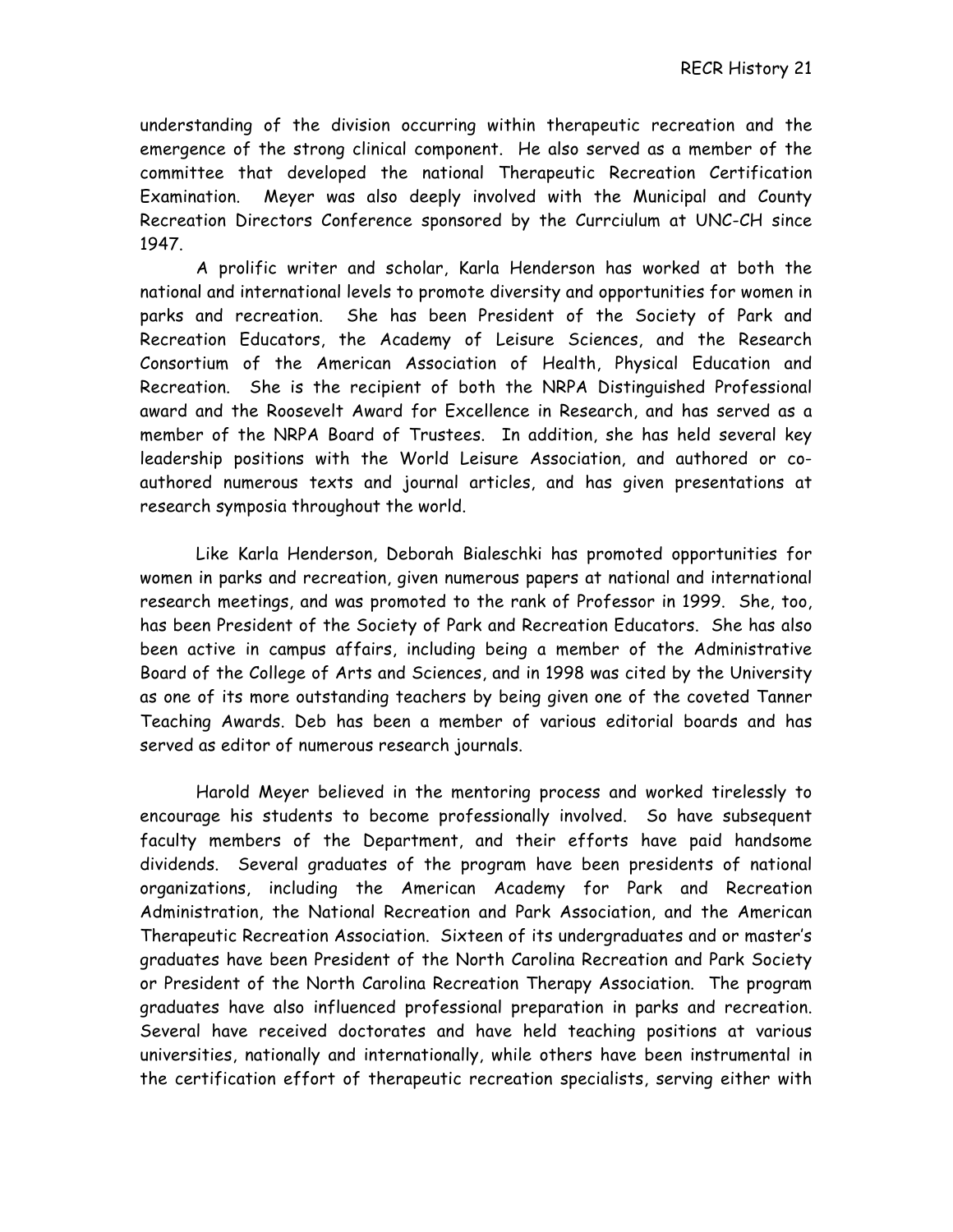the Therapeutic Recreation Certification Board of North Carolina or as members of the National Council for Therapeutic Recreation Certification.

Throughout its existence the Department has been blessed with dedicated faculty, quality students, and a cadre of outstanding secretaries. The contributions of Joann Hudson, Dahlia Crim, Lou Sawyer, Robin Mullis, Neta Lord, Jeanette Rozier, Summer Montgomery and Meg Dawson to the spirit and morale of both the faculty and the students are legendary. They were full partners in creating a work environment second to none, making all a part of an extended family.

The history of the Department is rich and dynamic. Its growth has reflected that of the park and recreation profession. It has also influenced the direction of the profession. As indicated, its faculty and students have made a significant contribution to the literature of the field, the professional organizations representing parks and recreation, as well as providing valuable services to their communities and agencies. Its graduates have served as directors of municipal park and recreation departments, county systems, departments of recreation therapy, and as therapeutic recreation specialists, educators and consultants. Recently the Department's Center for Recreation and Disability Studies Recreation Access Project web site was cited as the Best Therapeutic Web site nationally for its outstanding design, service, and ease of use.

The Department has earned the respect of its peers within both the profession and the University. The faculty, staff, and students look forward to the future, mindful of Harold Meyer's challenge to the recreation and park profession and those who serve it to:

become a crusader of its potentials - a creative master of its art, inventor for the road ahead, the interpreter of its objective and values, the analyst of its procedures, the scientist of human relations, the researcher for its proofs, the explorer of its hidden possibilities, and the ambassador of its worth."

#### **Appendix**

#### **Distinguished Professional Service**

#### **Graduates who have served as Presidents of National Organizations**

- Ray Kisiah American Academy for Park and Recreation Administration; American Park and Recreation Society
- Roger Brown National Recreation and Park Association; American Park and Recreation Society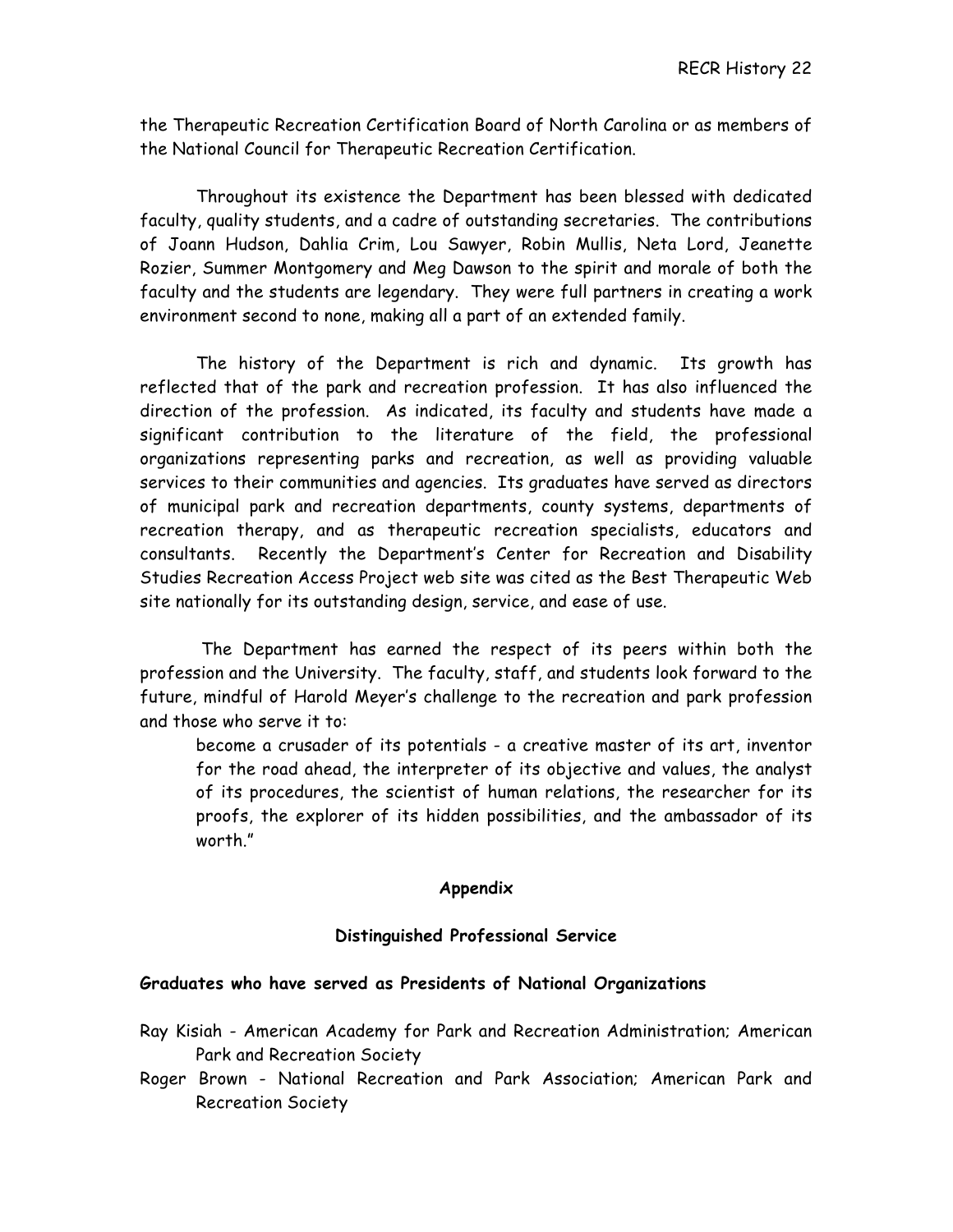H. Douglas Sessoms - American Academy for Park and Recreation Administration; Academy for Leisure Sciences; Society of Park and Recreation Educators Karen Grody - American Therapeutic Recreation Association

Pamela Wilson Adams - American Therapeutic Recreation Association

#### **-----**

# **Graduates who have served as Presidents of North Carolina State Organizations**

 North Carolina Recreation and Park Society John Brindle Clinton Faust J. D. Faust Alex Gilleskie Ray Kisiah Harold Moses William Sapp H. Douglas Sessoms William Singletary Wayne Weston

 North Carolina Recreation Therapy Association Pamela Wilson Adams James Barrett Peggy Comer Richard Hatfield Tara Hodges Karen Luken Wayne Pollock Elizabeth Sorenson

#### **-----**

#### **Graduates who have had academic careers**

Chris Auld, Griffith University, Australia Charles Bullock, UNC-CH, University of Nevada at Reno Louise Bynum, Springfield College Mary Lou Cappel, Pepperdine University Graham Cuskelly, Griffith University, Australia Gerald Fain, Boston University Kenyon Fairey, University of Massachusetts Charlotte Ferris, Carteret Community College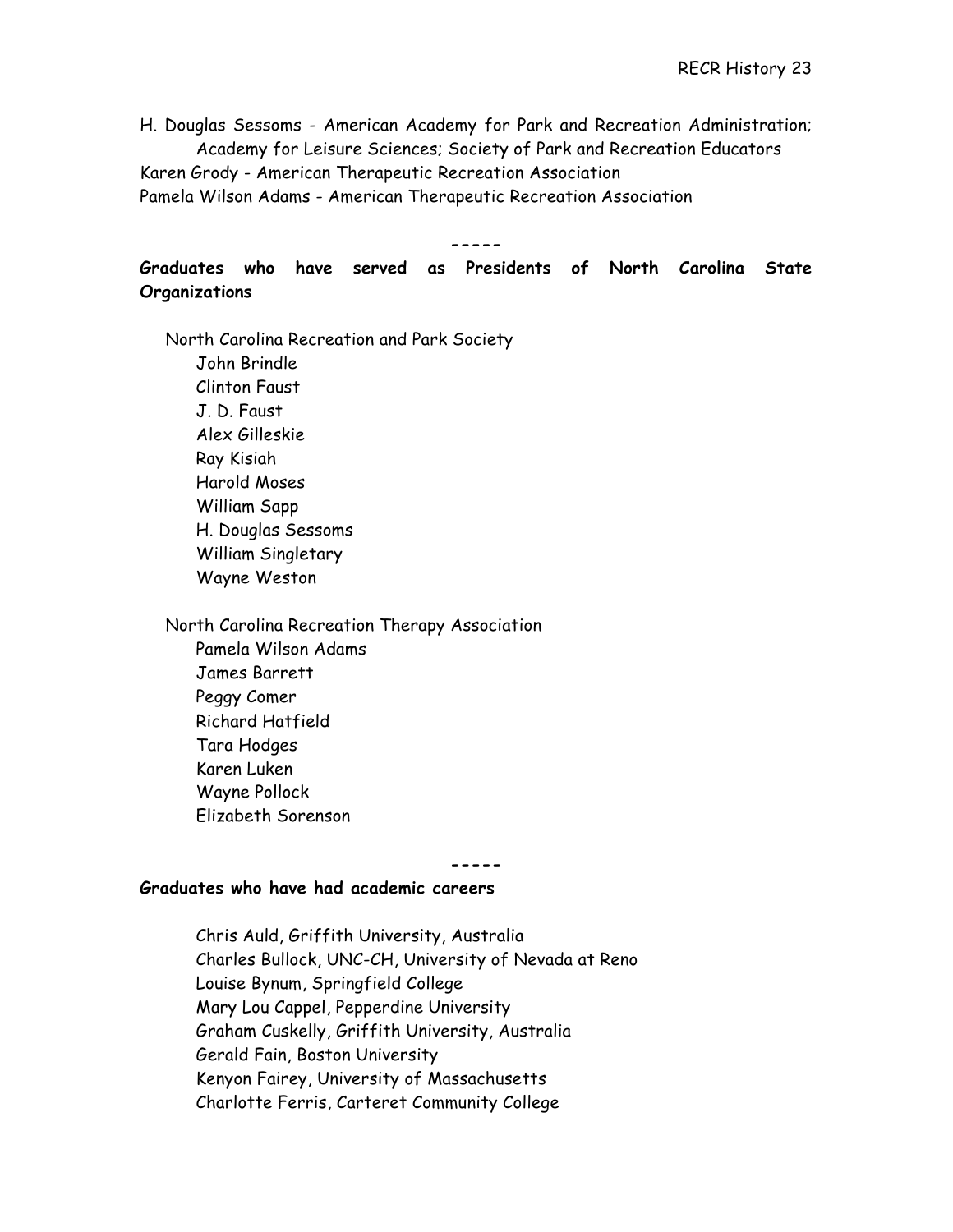Mary Fortune, UNC-CH, Virginia Commonwealth University, Georgia Southern University Paul Gaskill, Appalachian State University Richard Gitelson, UNC-CH, Pennsylvania State University, Arizona State University-West Cynthia Hampton, UNC-CH, North Carolina Central University Jimmy Hemphill, Caldwell Community College James Herstine, UNC-Wilmington Ann Johnson, Clemson University Jesse Mann, North Carolina Central University Thomas Melville, Pfeiffer College Harold Moses, NC State University Victoria Parker, UNC-Wilmington David Sexton, Louisburg College H. Douglas Sessoms, UNC-CH Ira Shapiro, Temple University Charlesena Stone, Winston-Salem State University, UNC-Greensboro Glen Van Andel, Calvin College Wayne Pollock, Virginia Wesleyan College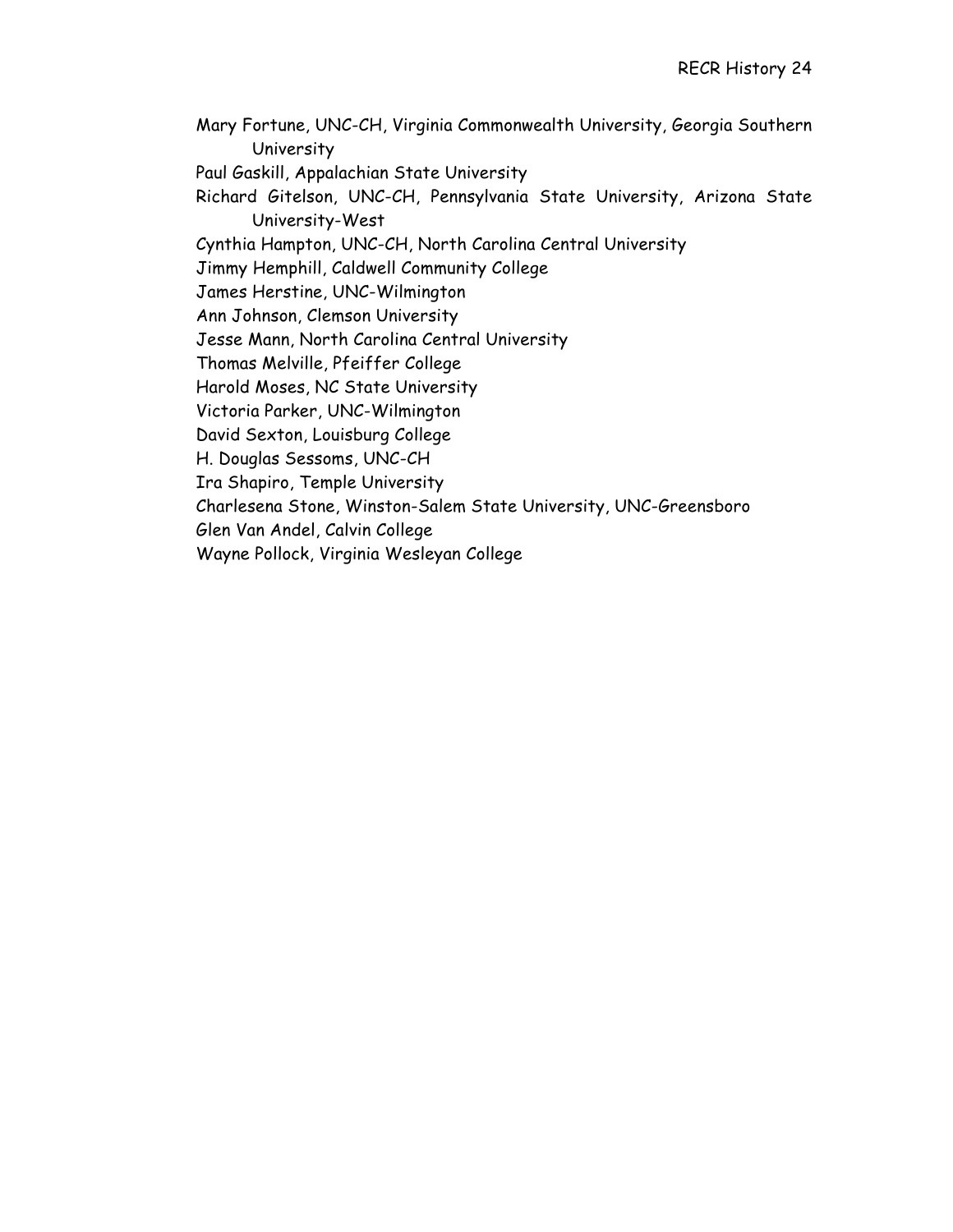# **Curriculum Award Recipients**

| Harold D. Meyer Award |                       |                        |
|-----------------------|-----------------------|------------------------|
| Undergraduate         |                       | Graduate               |
|                       | 1976 Tim Harrison     | Peggy Pace             |
| 1977                  | Judith Groelke        | Perry Crosswhite       |
|                       | 1978 Mindy Engstrom   | Darl Pothoven          |
|                       |                       | Paul Gaskill           |
| 1979                  | Denise Chatham        | Joeann Strain          |
| 1980                  | Gary Baker            | Jane Close             |
| 1981                  | Susan Kochel          | Karen Snipes           |
| 1982                  | Carol Drinkard        | Wayne Pollock          |
| 1983                  | <b>Allison Powell</b> | Denise Chatham         |
| 1984                  | Phillip Cress         | Chris Auld             |
|                       |                       | Bea Cravatta           |
| 1985                  | Deanna Johnson        | <b>Becky Stone</b>     |
| 1986                  | Keith Joyce           | Graham Cuskelly        |
|                       |                       | Kathryn Spatz          |
| 1987                  | Sarah Davis           | Charlsena Stone        |
| 1988                  | Kathy Vernelson       | <b>David Nass</b>      |
| 1989                  | Jeff Smith            | Teresa Parke           |
| 1990                  | Benjamin Allred       | Laurie Cucheran-Morris |
| 1991                  | <b>Amelia Hall</b>    | Stanley Latta          |
|                       | Shelley Vanderberry   |                        |
| 1992                  | Sue Ellen DeStefani   | Anne Douglas Miller    |
| 1993                  | Kelly Brakefield      | Janet George           |
| 1994                  | Catherine Mitchell    | Debra Tunnell          |
|                       | 1995 Patricia Rich    | Kimberly Pearce        |
| 1996                  | Sarah Kiser           | Jennifer Laughrun      |
| 1997                  | Cari Sipe             | Cari Autry             |
|                       |                       | Eric Schubiger         |
|                       | 1998 Gretchen Willard | Corey Johnson          |
| 1999                  | Michelle Cienek       | Amy Thayer             |
| 2000                  | Laura Pendergrass     | Heather Hicks Phillips |
|                       |                       |                        |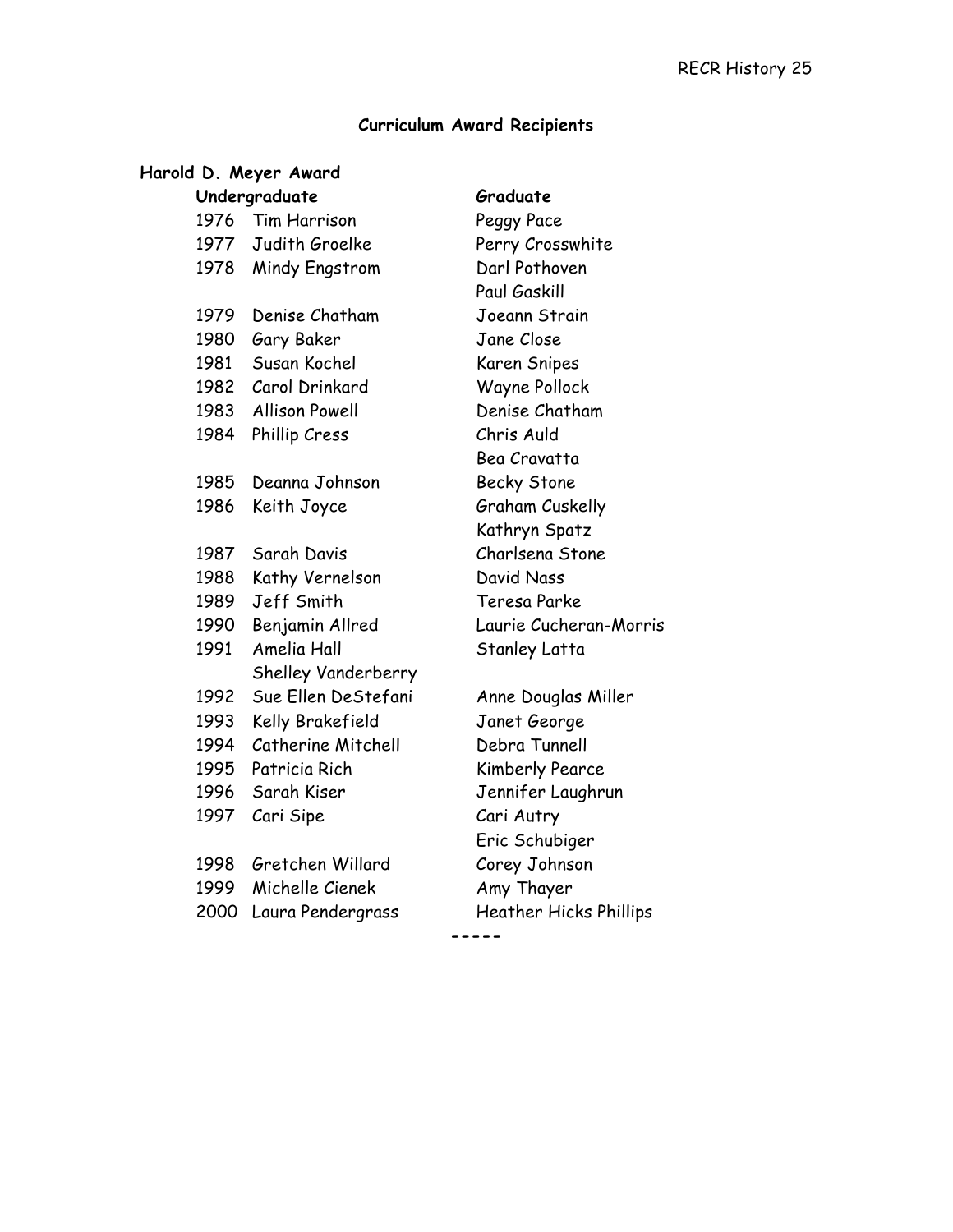#### **Distinguished Alumni Award Recipients**

| 1976 | Herbert Brantley       |  | 1989             | Pam Adams Wilson       |
|------|------------------------|--|------------------|------------------------|
| 1977 | Mary E. Fortune        |  | 1990             | William Singletary     |
| 1978 | Gerald S. Fain<br>1991 |  | Hubert Henderson |                        |
| 1979 | Ira G. Shapiro         |  | 1992             | O. William Sapp        |
| 1980 | Roger K. Brown         |  | 1993             | Paul L. Gaskill        |
| 1981 | Harold J. Moses        |  |                  | 1994 Deborah K. Scales |
| 1982 | Ray Kisiah             |  | 1995             | Victoria B. Parker     |
| 1983 | Ann E. James           |  | 1996             | Charlotte E. Farris    |
| 1984 | Clinton Foust          |  | 1997             | H. Douglas Sessoms     |
| 1985 | Jesse A. Mann          |  | 1998             | Mary G. Barry          |
| 1986 | Thomas G. Martin       |  | 1999             | James "Bo" Morgan      |
| 1987 | Gene A. Hayes          |  | 2000             | Lee Meyer              |
| 1988 | Wayne Weston           |  |                  |                        |
|      |                        |  |                  |                        |

**-----**

## **H. Douglas Sessoms Scholarship Recipients**

- Eric Schubiger
- Kathryn King
- Christopher Frelke
- Kyle Rhodus
- Mike Thonnerieux

**-----**

# **Amy Elizabeth Lauth Memorial Scholarship Recipients**

- Amy Lockamy
- Mei-Hui Lin
- Owen Daniels
- Marian Kaslovsky
- Amber Correll
- Jessica Irven

**-----**

# **Chisenhall Travel Scholarships**

Mike Thonnerieux

Owen Daniels

**-----**